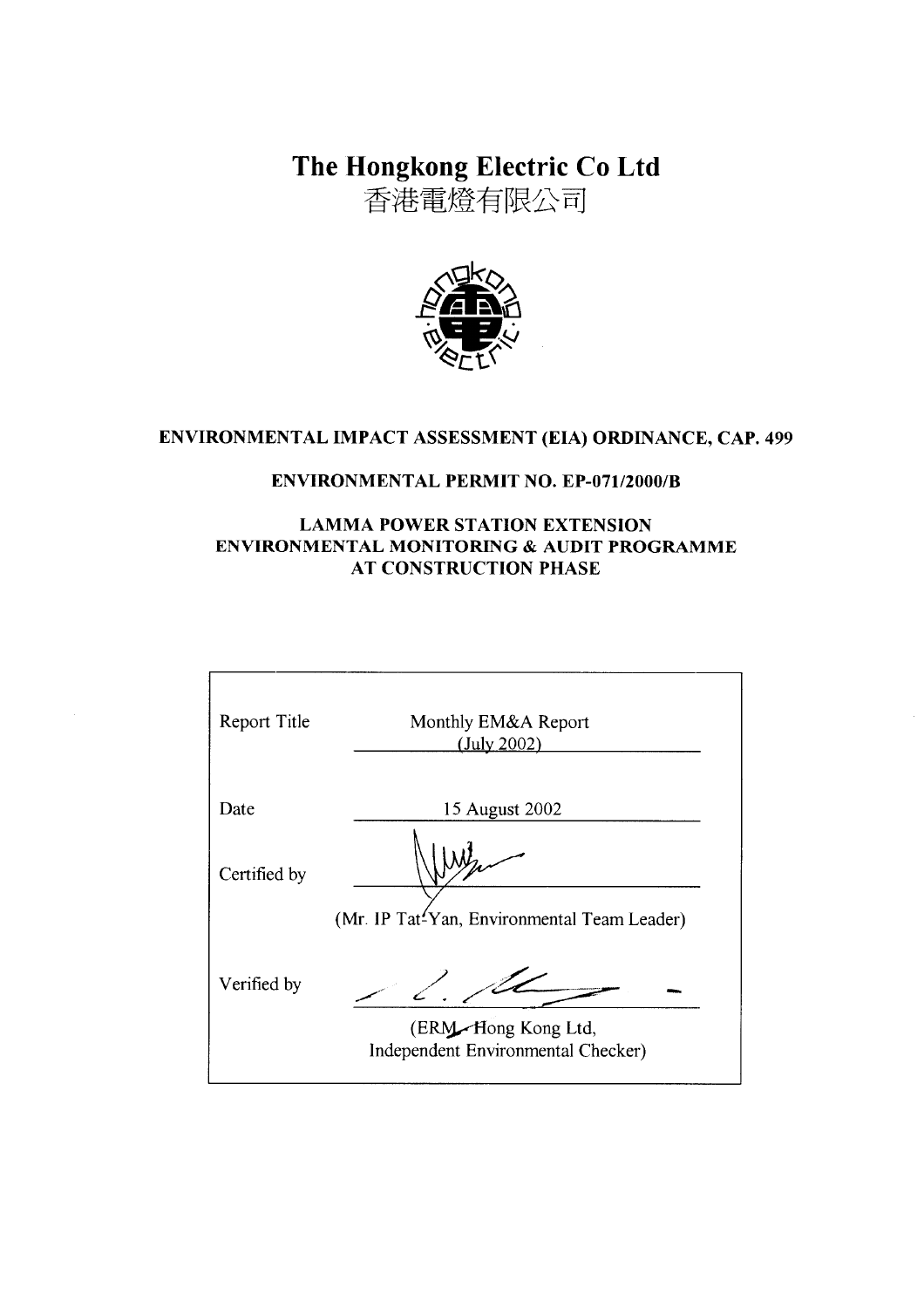# **TABLE OF CONTENT**

# **EXECUTIVE SUMMARY**

| 1.         |                                                                             | 1                |
|------------|-----------------------------------------------------------------------------|------------------|
| 1.1        | Background                                                                  | $\mathbf{1}$     |
| 1.2        | Project Organisation                                                        | $\mathbf{1}$     |
| 1.3        | Construction Works undertaken during the Reporting Month                    | $\overline{c}$   |
| 1.4        | Summary of EM&A Requirements                                                | $\overline{3}$   |
| 2.         |                                                                             | 7                |
| 2.1        | <b>Monitoring Requirements</b>                                              | 7                |
| 2.2        | <b>Monitoring Locations</b>                                                 | $\boldsymbol{7}$ |
| 2.3        | Monitoring Equipment                                                        | $\boldsymbol{7}$ |
| 2.4        | Monitoring Parameters, Frequency and Duration                               | $\,8\,$          |
| 2.5        | Monitoring Procedures and Calibration Details                               | 8                |
| 2.6        | <b>Results and Observations</b>                                             | 9                |
| 3.         |                                                                             | 12               |
| 3.1        | <b>Monitoring Requirements</b>                                              | 12               |
| 3.2        | <b>Monitoring Locations</b>                                                 | 12               |
| 3.3        | Monitoring Equipment                                                        | 12               |
| 3.4        | Monitoring Parameters, Frequency and Duration                               | 13               |
| 3.5        | Monitoring Procedures and Calibration Details                               | 13               |
| 3.6        | <b>Results and Observations</b>                                             | 14               |
| 4.         |                                                                             | .16              |
| 4.1        | <b>Monitoring Requirements</b>                                              | 16               |
| 4.2        | <b>Monitoring Locations</b>                                                 | 16               |
| 4.3        | <b>Monitoring Equipment</b>                                                 | 17               |
| 4.4        | Monitoring Parameters, Frequency and Duration                               | 17               |
| 4.5        | Monitoring Procedures and Calibration Details                               | 18               |
| 4.6        | <b>Results and Observations</b>                                             | 20               |
| 5.         |                                                                             | 22               |
| 5.1        | Review of Environmental Monitoring Procedures                               | 22               |
| 5.2        | <b>Assessment of Environmental Monitoring Results</b>                       | 22               |
| 5.3        | <b>Site Environmental Audit</b>                                             | 23               |
| 5.4        | <b>Status of Environmental Licensing and Permitting</b>                     | 24               |
| 5.5        | <b>Implementation Status of Environmental Mitigation Measures</b>           | 25               |
| 5.6<br>5.7 | <b>Implementation Status of Action/Limit Plans</b>                          | 25<br>25         |
|            | <b>Implementation Status of Environmental Complaint Handling Procedures</b> |                  |
| 6.         |                                                                             | 26               |
| 6.1        | <b>Status of Natural Gas supply</b>                                         | 26               |
| 6.2        | Key Issues for the Coming Month                                             | 26               |
| 6.3        | Monitoring Schedules for the Next 3 Months                                  | 27               |
| 6.4        | Construction Program for the Next 3 Months                                  | 27               |
| 7.         |                                                                             | 28               |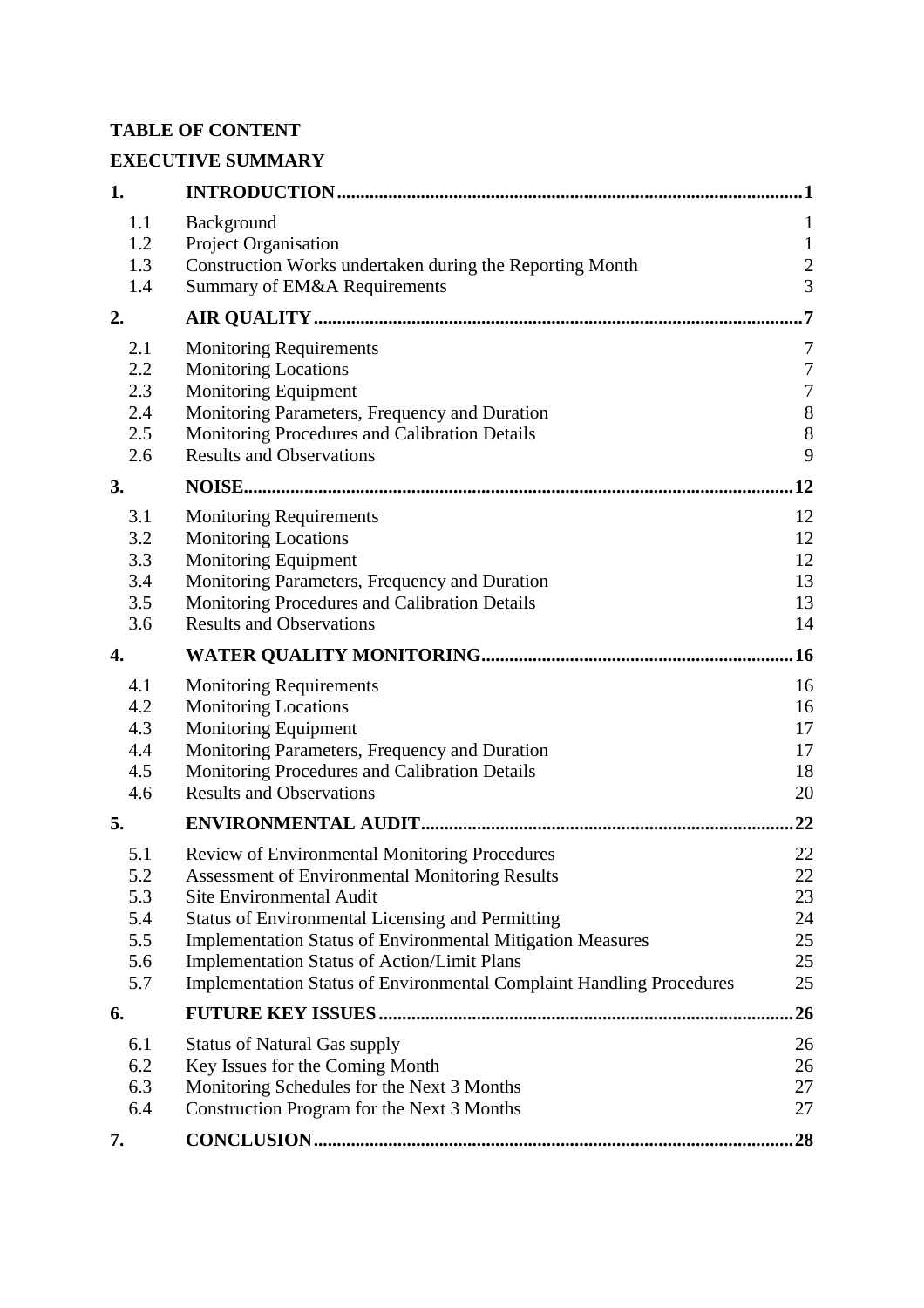### **LIST OF TABLES**

- Table 1.1 Construction Activities and Their Corresponding Environmental Mitigation **Measures**
- Table 2.1 Air Quality Monitoring Locations
- Table 2.2 Air Quality Monitoring Equipment
- Table 2.3 Air Quality Monitoring Parameter, Duration and Frequency
- Table 3.1 Noise Monitoring Locations
- Table 3.2 Noise Monitoring Equipment
- Table 3.3 Noise Monitoring Duration and Parameter
- Table 4.1 Water Quality Monitoring Locations
- Table 4.2 Water Quality Monitoring Equipment
- Table 4.3 Water Quality Monitoring Parameters and Frequency
- Table 4.4 Laboratory Analysis Methodologies of Marine Water Samples
- Table 5.1 Summary of AL Level Exceedances on Monitoring Parameters
- Table 5.2 Estimated Amounts of Waste Generated in July 2002
- Table 5.3 Summary of Environmental Licensing and Permit Status
- Table 5.4 Environmental Complaints / Enquiries Received in July 2002
- Table 5.5 Outstanding Environmental Complaints / Enquiries Received Before

#### **LIST OF FIGURES**

- Figure 1.1 Layout of Work Site
- Figure 1.2 Cable Route of Transmission System
- Figure 1.3 Location of Dumping Area (from  $12<sup>th</sup>$  June 2002)
- Figure 2.1 Location of Air Quality Monitoring Stations
- Figure 3.1 Location of Noise Monitoring Stations
- Figure 4.1 Location of Water Quality Monitoring Stations

#### **APPENDICES**

- Appendix A Organization Chart
- Appendix B Action and Limit Levels for Air Quality, Noise, Water quality Monitoring
- Appendix C Environmental Monitoring Schedule
- Appendix D Air Quality Monitoring Results for July 2002
- Appendix E Noise Monitoring Results for July 2002
- Appendix F Water Quality Monitoring Results for July 2002
- Appendix G The QA/QC Procedures and Results
- Appendix H Event/Action Plans
- Appendix I Site Audit Summary
- Appendix J Summary of EMIS
- Appendix K Tentative Construction Programme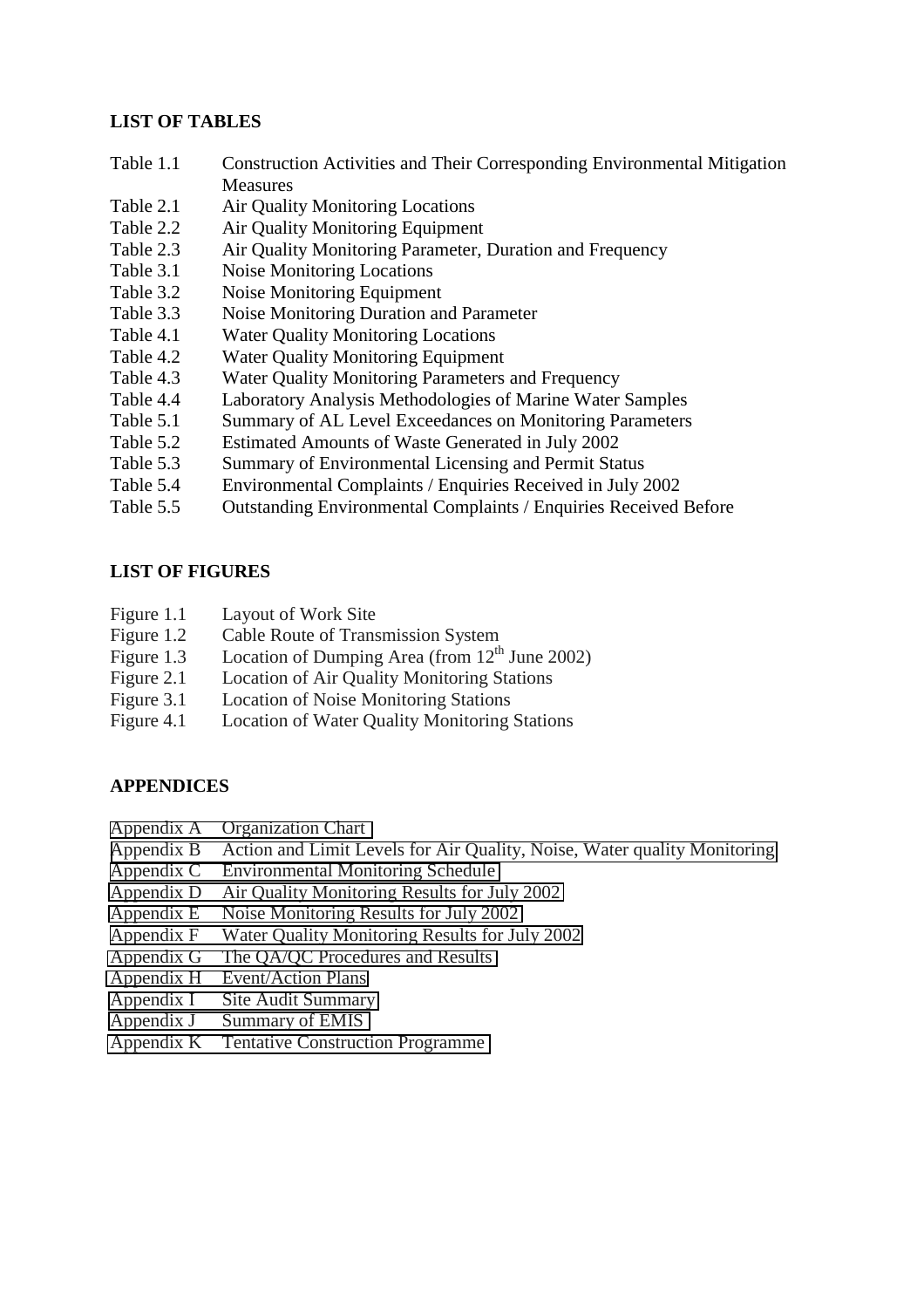## **EXECUTIVE SUMMARY**

This is the sixteenth monthly Environmental Monitoring and Audit (EM&A) report for the Project "Construction of Lamma Power Station Extension" prepared by the Environmental Team (ET). This report presents the results of impact monitoring on air quality, noise and marine water quality for the said project in July 2002.

Air, noise and water quality monitoring were performed. The results were checked against the established Action/Limit (AL) levels. An on-site audit was conducted once per week. The implementation status of the environmental mitigation measures, Event/Action Plan and environmental complaint handling procedures were also checked.

### **Construction Activities Undertaken**

The closure of seawall for the reclamation site was completed on 30/7/2002. Silt curtains will be removed in early August 2002 tentatively. Construction activities for Lamma Extension during the reporting month were tabulated as follows:

| Item                       | <b>Construction Activities</b>                                                                        |  |
|----------------------------|-------------------------------------------------------------------------------------------------------|--|
| <b>Site Formation</b>      | Placing of rockfill, seawall construction, sand filling, and piling of<br>foundation for link bridge. |  |
| Unit L <sub>9</sub>        | Bored pipe construction for piling foundation.                                                        |  |
| <b>Transmission System</b> | No construction activities.                                                                           |  |

#### **Environmental Monitoring Works**

All monitoring work at designated stations was performed as scheduled in the reporting period.

#### *Air Quality*

No exceedance of Action and Limit levels for air quality was recorded in the month.

#### *Noise*

The hoarding works for the construction of transmission system were completed on 11/5/2002. The civil works would tentatively commence in November 2002. As there was no construction work in this reporting month, manual noise measurements for the construction of transmission system was suspended. Construction work for Lamma Extension was carried out during the restricted hours including evening-time, holidays and night-time under valid Construction Noise Permits. No exceedance of Action and Limit levels for noise arising from the construction of Lamma Extension was recorded in the month.

#### *Water Quality*

There was no exceedance of Action and Limit Levels for water quality in the reporting month.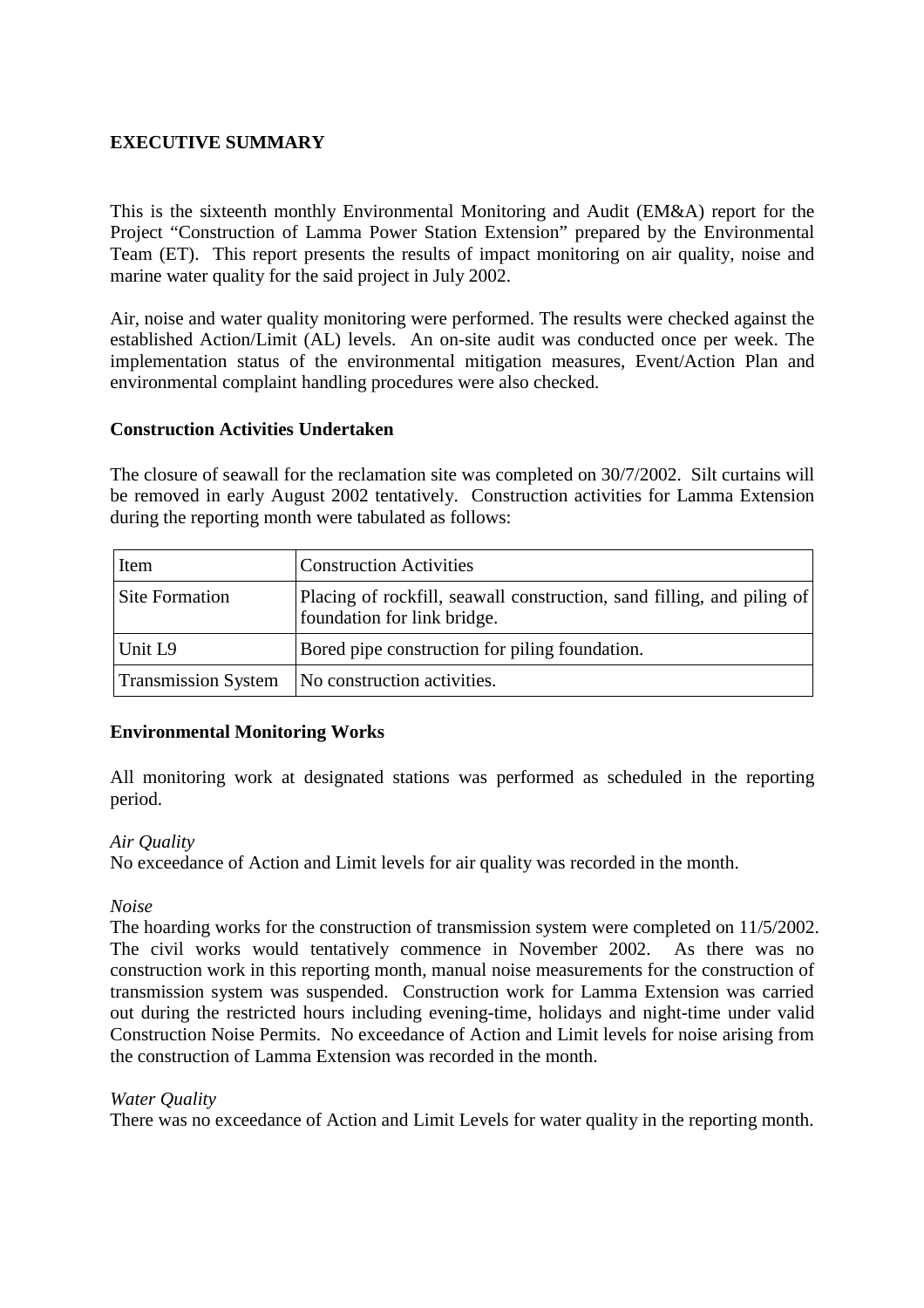## **Site Environmental Audit**

Site audits were carried out on a weekly basis to monitor environmental issues on the construction site. The site conditions were generally satisfactory. All required mitigation measures were implemented.

| <b>Description</b>        | Permit No.        | <b>Valid Period</b> |                | <b>Issued To</b> | Date of         |
|---------------------------|-------------------|---------------------|----------------|------------------|-----------------|
|                           |                   | <b>From</b>         | T <sub>0</sub> |                  | <b>Issuance</b> |
| Varied Environmental      | EP-071/2000/B     | 13/07/01            |                | <b>HEC</b>       | 13/07/01        |
| Permit                    |                   |                     |                |                  |                 |
| <b>Construction Noise</b> | GW-UW0076-02      | 17/04/02            | 09/09/02       | Contractor       | 17/04/02        |
| Permit                    |                   |                     |                |                  |                 |
| <b>Construction Noise</b> | GW-UW0036-02      | 06/03/02            | 31/08/02       | Contractor       | Superseded      |
| Permit                    |                   |                     |                |                  |                 |
| <b>Construction Noise</b> | GW-UW0099-02      | 07/05/02            | 06/11/02       | Contractor       | 30/04/02        |
| Permit                    |                   |                     |                |                  |                 |
| <b>Construction Noise</b> | GW-UW0191-02      | 22/07/02            | 14/01/03       | Contractor       | 22/07/02        |
| Permit                    |                   |                     |                |                  |                 |
| Registration of           | WPN5213-912-      | 01/06/02            |                | Contractor       | 03/06/02        |
| <b>Chemical Waste</b>     | G1050-01          |                     |                |                  |                 |
| Producer                  |                   |                     |                |                  |                 |
| Dumping Permit            | EP/MD/03-002      | 12/06/02            | 11/12/02       | Contractor       | 10/12/02        |
| Waste Water               | EP742/912/006414I | 10/6/02             | 30/6/07        | Contractor       | 10/6/02         |
| Discharge Licence         |                   |                     |                |                  |                 |
| Waste Water               | EP742/912/006634I | 16/7/02             | 31/7/07        | Contractor       | 16/7/02         |
| Discharge Licence         |                   |                     |                |                  |                 |

### **Environmental Licensing and Permitting**

#### **Implementation Status of Environmental Mitigation Measures**

Environmental mitigation measures for the construction activities as recommended in the EM&A manual were implemented in the reporting month.

#### **Environmental Complaints**

No complaint against the construction activities was received in the reporting month.

## **Future Key Issues**

The future key issues to be considered in the coming month are as follows:

#### Site Formation

- to continue monitoring the noise level during construction and to ensure compliance with the CNP's already obtained:
- to continue the preventive measures for noise exceedance and keep monitoring/ reviewing the performance;
- to keep reviewing the monitoring results in order to take corresponding action to ensure the sea water quality;
- to carry out post project monitoring works for marine water quality for at least four weeks (in August/September 2002) in the same manner as impact monitoring work after the closure of the seawall. No further marine water quality monitoring is required after successful completion of post project monitoring;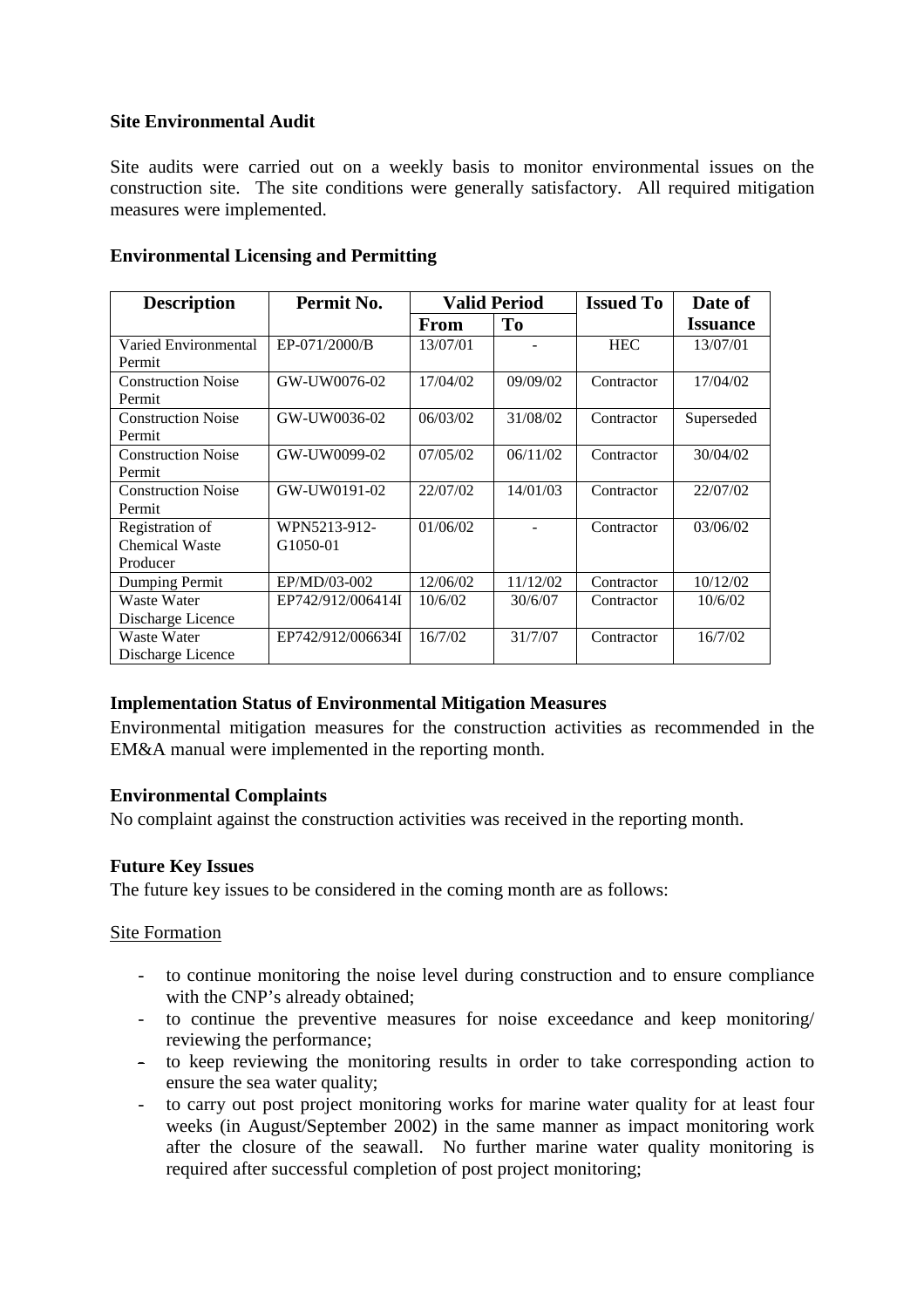### Transmission System

- to closely monitor the construction activities, if any, in order to avoid disturbance to the rare plants;
- to provide temporary fire fighting equipment for prevention of fire within the work sites;

#### Unit L9 Piling Foundation

- to continue monitoring the noise level during construction and to ensure compliance with the CNPs already obtained;
- to continue the preventive measures for noise exceedance and keep monitoring/ reviewing the performance;
- to spray water on the ground and road surface to prevent dust emission;
- to continue monitoring and reviewing the emission of smoke from construction machines;
- to recycle wastewater during the Bored Piling Works;
- to implement the Waste Management Plan.

### **Concluding Remarks**

The environmental performance of the project was generally satisfactory.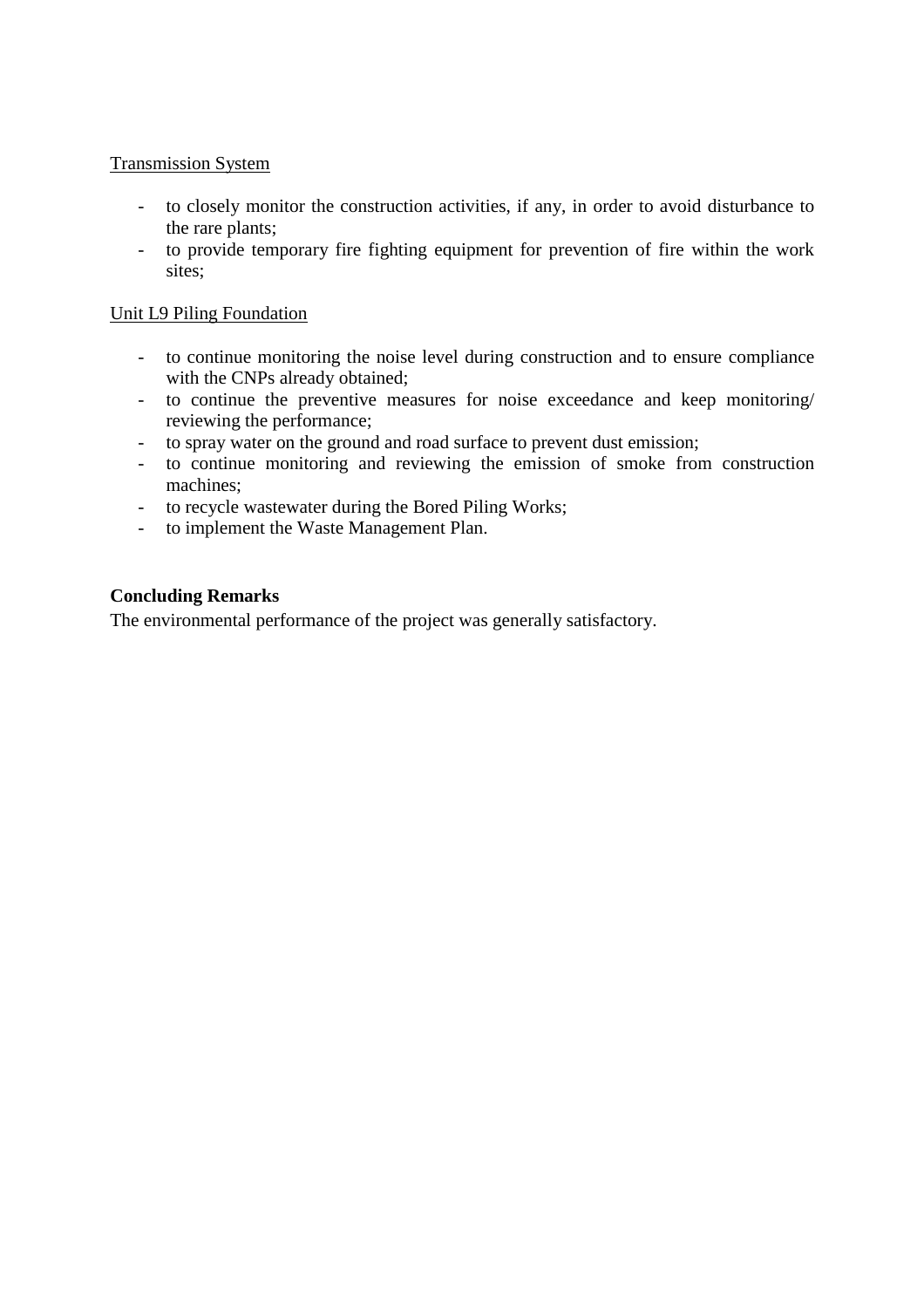# **1. INTRODUCTION**

## **1.1 Background**

The Environmental Team (hereinafter called the "ET") was formed within the Hongkong Electric Co. Ltd (HEC) to undertake Environmental Monitoring and Audit for "Construction of Lamma Power Station Extension" (hereinafter called the "Project"). Under the requirements of Section 6 of Environmental Permit EP-071/2000/B, an EM&A programme for impact environmental monitoring set out in the EM&A Manual (Construction Phase) is required to be implemented. In accordance with the EM&A Manual, environmental monitoring of air quality, noise and water quality and regular environmental audits are required for the Project.

The Project involves the construction of a gas-fired power station employing combined cycled gas turbine technology, forming an extension to the existing Lamma Power Station. The key elements of the Project including the construction activities associated with the transmission system and submarine gas pipeline are outlined as follows.

- dredging and reclamation to form approximately 22 hectares of usable area;
- construction of six 300MW class gas-fired combined cycle units;
- construction of a gas receiving station;
- construction of a new transmission system linking the Lamma Extension to load centres on Hong Kong Island;
- laying of a gas pipeline for the supply of natural gas to the new power station

This report summarizes the environmental monitoring and audit work for the Project for the month of July 2002.

# **1.2 Project Organisation**

An Environmental Management Committee (EMC) has been set up in HEC to oversee the Project. The management structure includes the following:

- Environmental Protection Department (The Authority);
- Environmental Manager (The Chairman of the Environmental Management Committee);
- Engineer;
- Independent Environmental Checker (IEC);
- Environmental Team (ET);
- Contractor.

The project organisation chart for the construction EM&A programme is shown in Appendix A.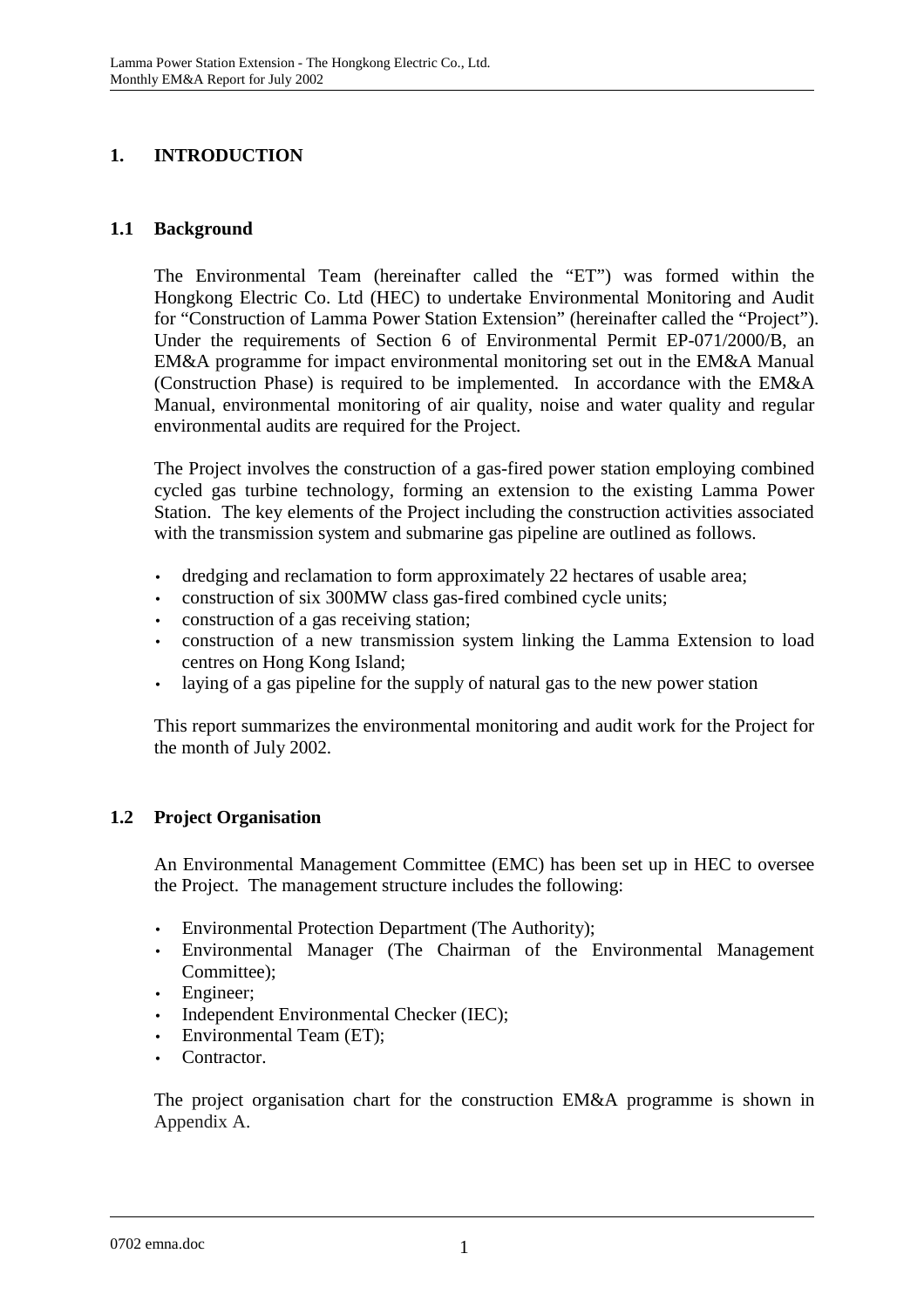# **1.3 Construction Works undertaken during the Reporting Month**

The closure of seawall for the reclamation site was completed on 30/7/2002. Construction activities undertaken during the reporting month for site formation were placing of rock fill, construction of seawall, sand filling and piling foundation for link bridge. Construction activity for Unit L9 was the construction of bored pile for piling foundation. There was no construction activity for Unit L9's associated transmission system. Layout plans for site formation and transmission system are shown in Figure 1.1 and Figure 1.2 respectively. Uncontaminated dredged/excavated materials arising from the piling foundation work of Unit L9 were dumped at the assigned location within the South Cheung Chau Spoil Disposal Area. Figure 1.3 shows dumping location in July 2002.

The main construction activities carried out during the reporting month and the corresponding environmental mitigation measures are summarized in Table 1.1. The implementation of major mitigation measures in the month is provided in Appendix J.

| <b>Item</b> | <b>Construction</b><br><b>Activities</b>                            | <b>Environmental Mitigation Measures</b>                                                                                                                                                                                                                                                                                                                                          |
|-------------|---------------------------------------------------------------------|-----------------------------------------------------------------------------------------------------------------------------------------------------------------------------------------------------------------------------------------------------------------------------------------------------------------------------------------------------------------------------------|
|             | <b>Site Formation</b>                                               |                                                                                                                                                                                                                                                                                                                                                                                   |
| 1           | Placing of<br>Rockfill,<br>Seawall<br>Construction &<br>Sandfilling | <b>Noise</b><br>General noise mitigation measures employed at all<br>work sites throughout the construction phase.<br><b>Waste Management</b><br>Waste Management Plan submitted and implemented.<br><b>Marine Ecology</b><br>All construction related vessels approached the site<br>from the designated route/channel to avoid possible<br>disturbance to the finless porpoise. |
| 2           | Piling<br>Foundation for<br>Link Bridge                             | <b>Water Quality</b><br>De-silting system is installed to treat the wastewater<br>before being discharged.<br><b>Noise</b><br>General noise mitigation measures implemented and<br>silenced type equipment deployed.<br>Air<br>Dust suppression measures implemented.                                                                                                             |

| Table 1.1 Construction Activities and Their Corresponding Environmental Mitigation |
|------------------------------------------------------------------------------------|
| Measures                                                                           |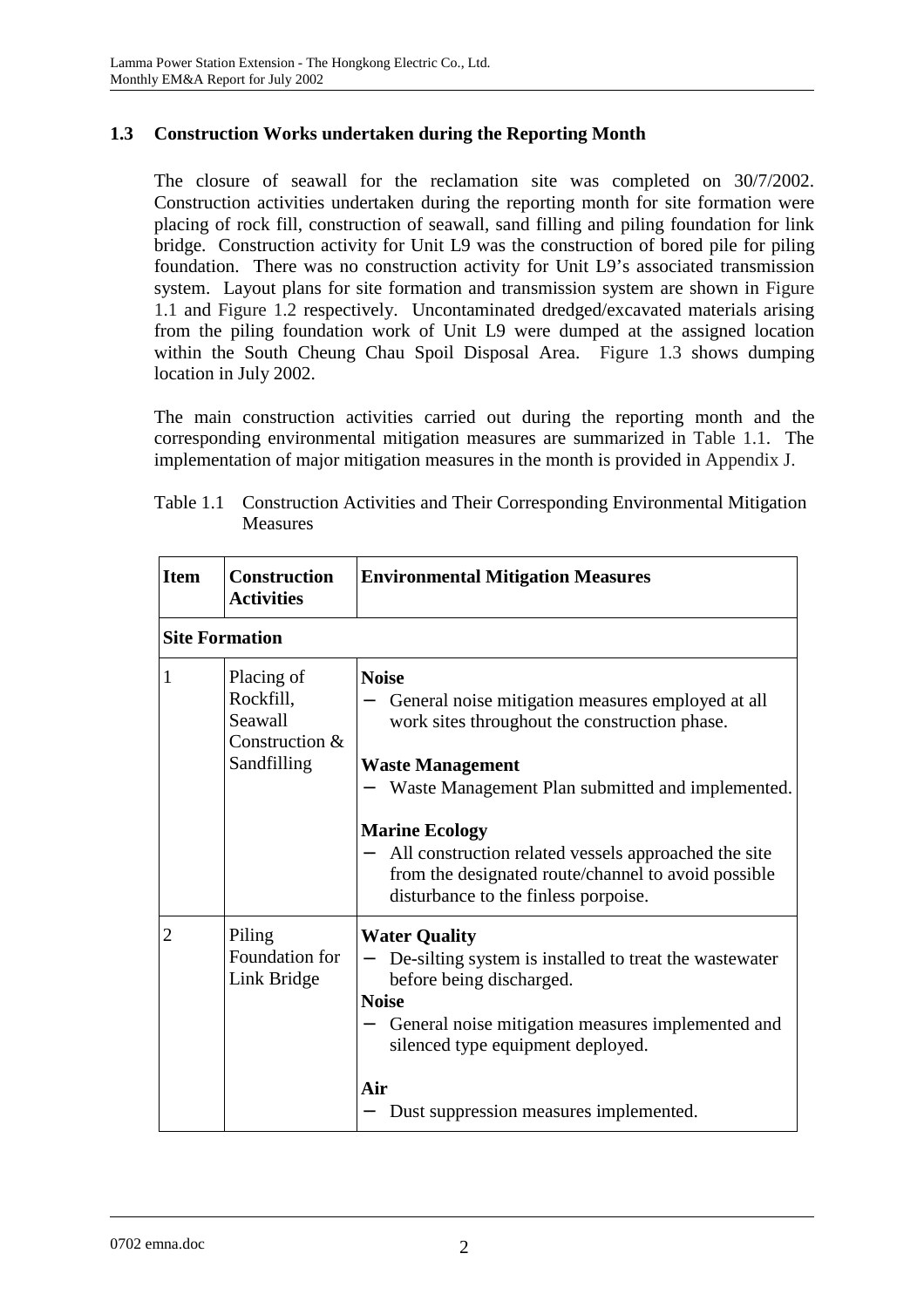|                | <b>Construction of Transmission System</b> |                                                                                                                                                                                                                                |  |  |
|----------------|--------------------------------------------|--------------------------------------------------------------------------------------------------------------------------------------------------------------------------------------------------------------------------------|--|--|
| 3              | activities                                 | No construction <b>Terrestrial Ecology</b><br>Special care and close monitoring to avoid<br>disturbances to the rare plant species.<br>Temporary fire fighting equipment provided within<br>the work area during construction. |  |  |
|                |                                            | <b>Construction of Unit L9 Piling Foundation</b>                                                                                                                                                                               |  |  |
| $\overline{4}$ | <b>Bored Pile</b><br>Piling<br>Foundation  | <b>Water Quality</b><br>Construction for $ -$ Wastewater is recycled during construction.<br><b>Noise</b><br>General noise mitigation measures implemented and<br>silenced type equipment deployed.                            |  |  |
|                |                                            | Air<br>Dust suppression measures implemented.                                                                                                                                                                                  |  |  |
|                |                                            | <b>Waste Management</b><br>Waste is sorted, stored & recycled.<br>Chemical waste is stored and collected.                                                                                                                      |  |  |

# **1.4 Summary of EM&A Requirements**

The EM&A program requires environmental monitoring for air, noise and water quality. Regular environmental site audits for air quality, noise, water quality and waste management were carried out. The detailed EM&A monitoring work for air quality, noise and water quality are described in Sections 2, 3 and 4 respectively.

The following environmental audits are summarized in Section 5 of this report:

- Environmental monitoring results;
- Waste Management Records;
- Weekly site audit results;
- The status of environmental licensing and permits for the Project;
- The implementation status of environmental protection and pollution control/ mitigation measures.

Future key issues will be reported in Section 6 of this report.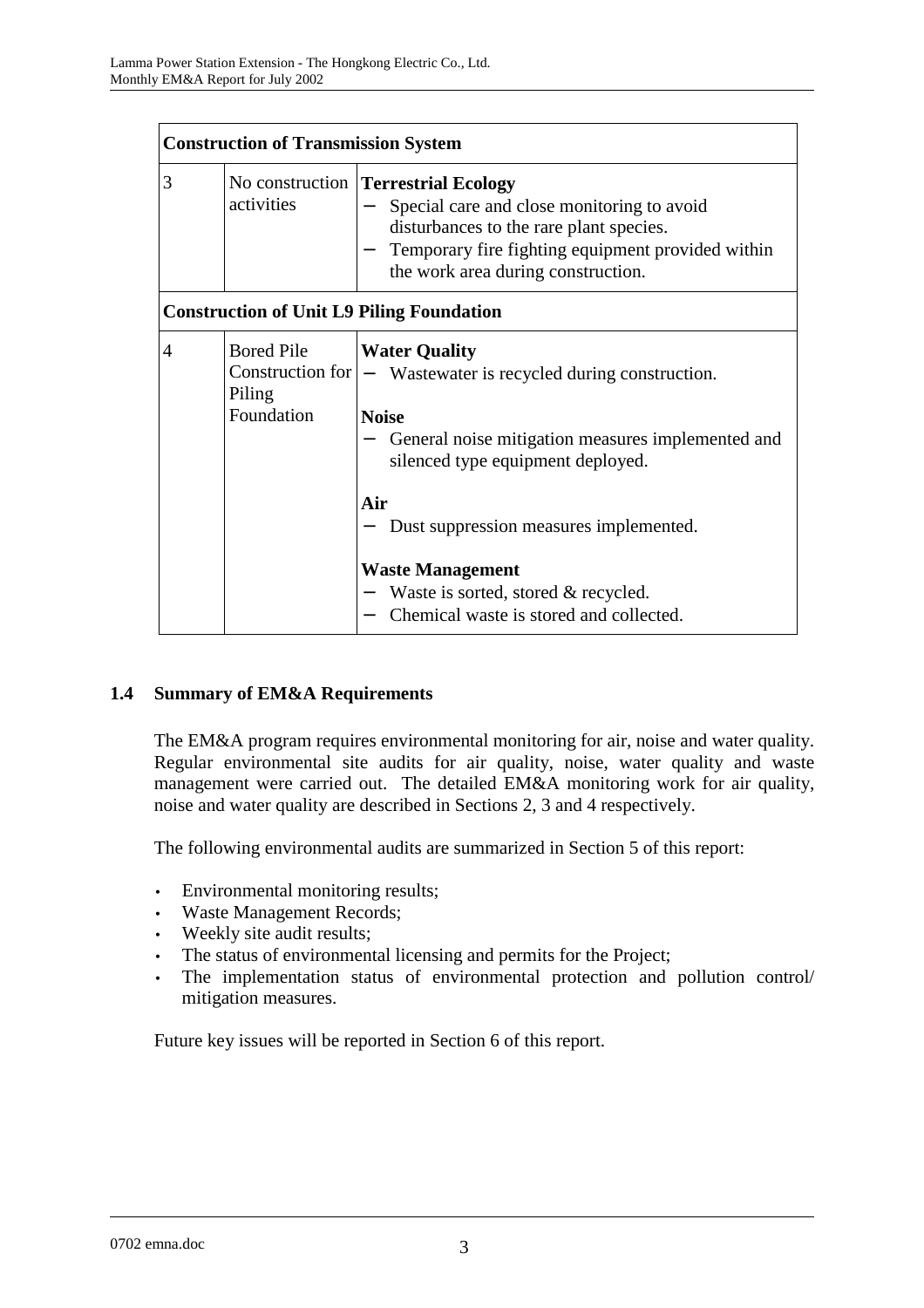

Figure 1.1 Layout of Work Site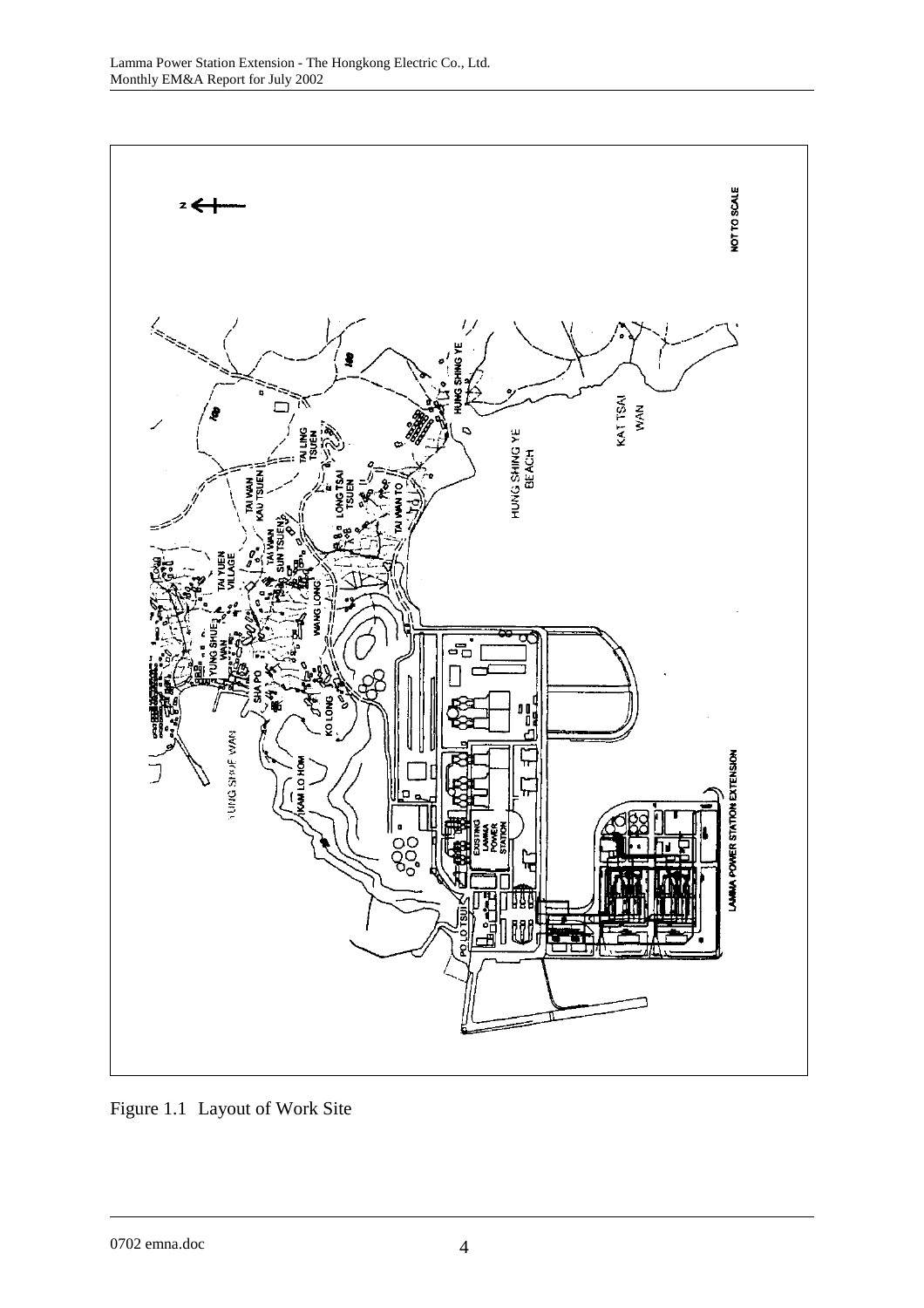

Figure 1.2 Cable Route of Transmission System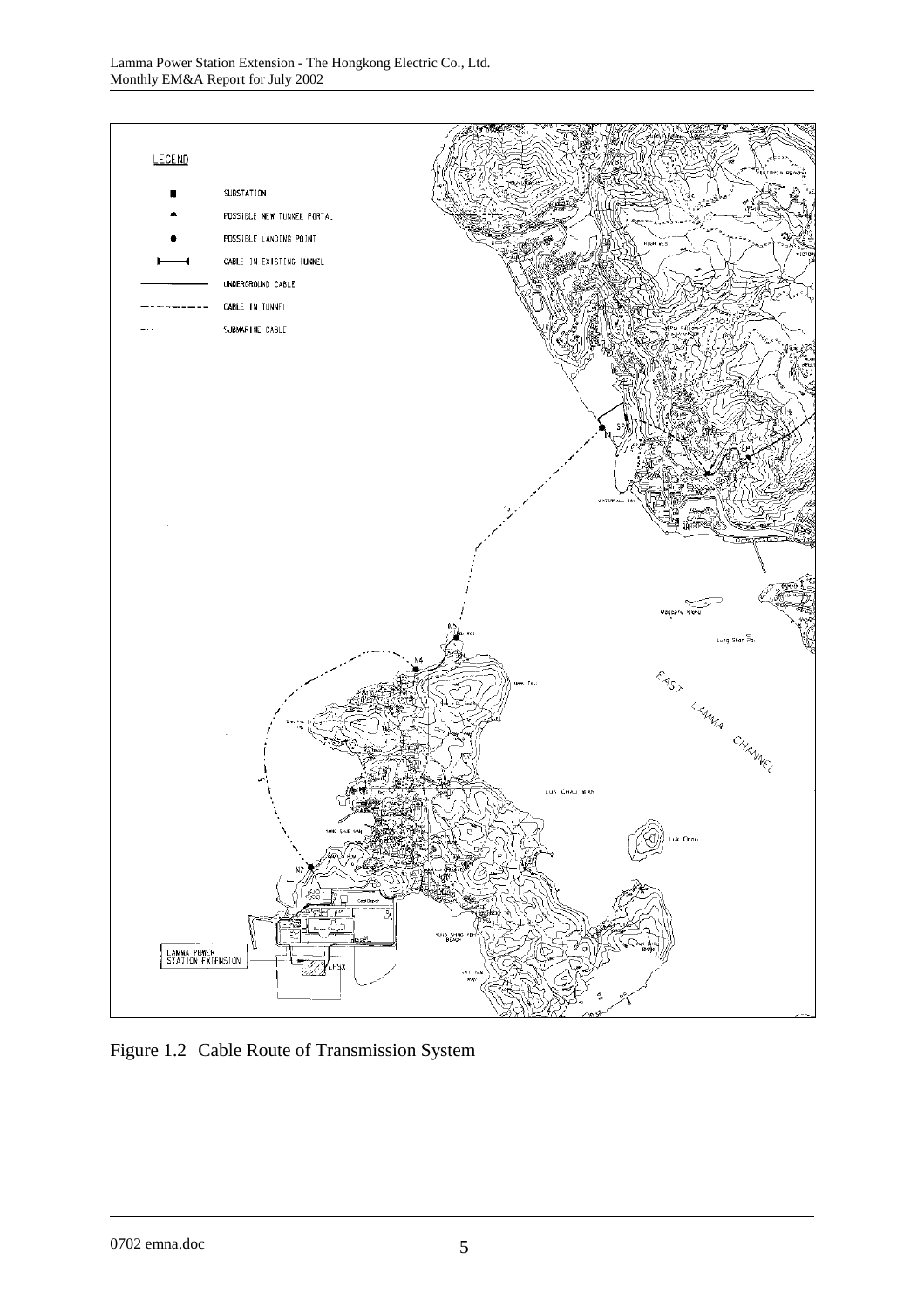

Figure 1.3 Location of Dumping Area (from  $12<sup>th</sup>$  June 2002)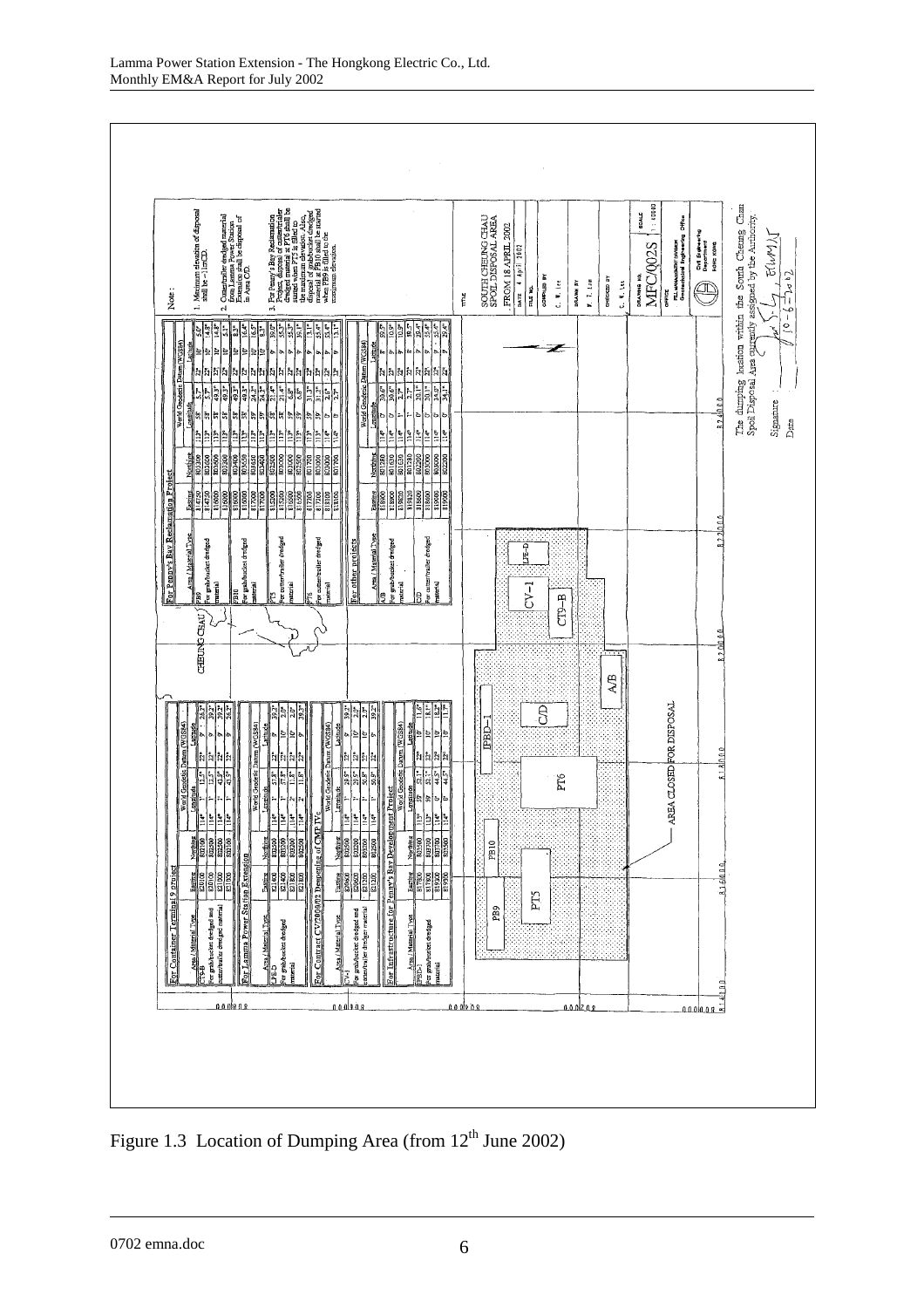# **2. AIR QUALITY**

# **2.1 Monitoring Requirements**

1-hour and 24-hour TSP monitoring at agreed frequencies were conducted to monitor air quality. The impact monitoring data were checked against the Action/Limit Levels as determined in the Baseline Monitoring Report (Construction Phase). Appendix B shows the established Action/Limit Levels for Air Quality.

# **2.2 Monitoring Locations**

Three dust monitoring locations were selected for 1-hour TSP sampling (AM1, AM2 & AM3) while four monitoring locations were selected for 24-hour TSP sampling (AM1, AM2, AM3 and AM4). Table 2.1 tabulates the monitoring stations. The locations of the monitoring stations are shown in Figure 2.1.

| <b>Location I.D.</b> | <b>Description</b> |
|----------------------|--------------------|
| AM1                  | Reservoir          |
| AM2.                 | <b>East Gate</b>   |
| AM3                  | Ash Lagoon         |
| AM4                  | Tai Yuen Village   |

Table 2.1 Air Quality Monitoring Locations

# **2.3 Monitoring Equipment**

Continuous 24-hour TSP air quality monitoring was performed using the GS2310 High Volume Air Samplers (HVAS), Partisol Model 2000 Sampler and the MINIVOL Portable Sampler at AM1&2, AM3 and AM4 respectively. TEOM Model 1400a continuous dust monitors were used to carry out 1-hour TSP monitoring at AM1, AM2 and AM3. Table 2.2 summarises the equipment used in dust monitoring.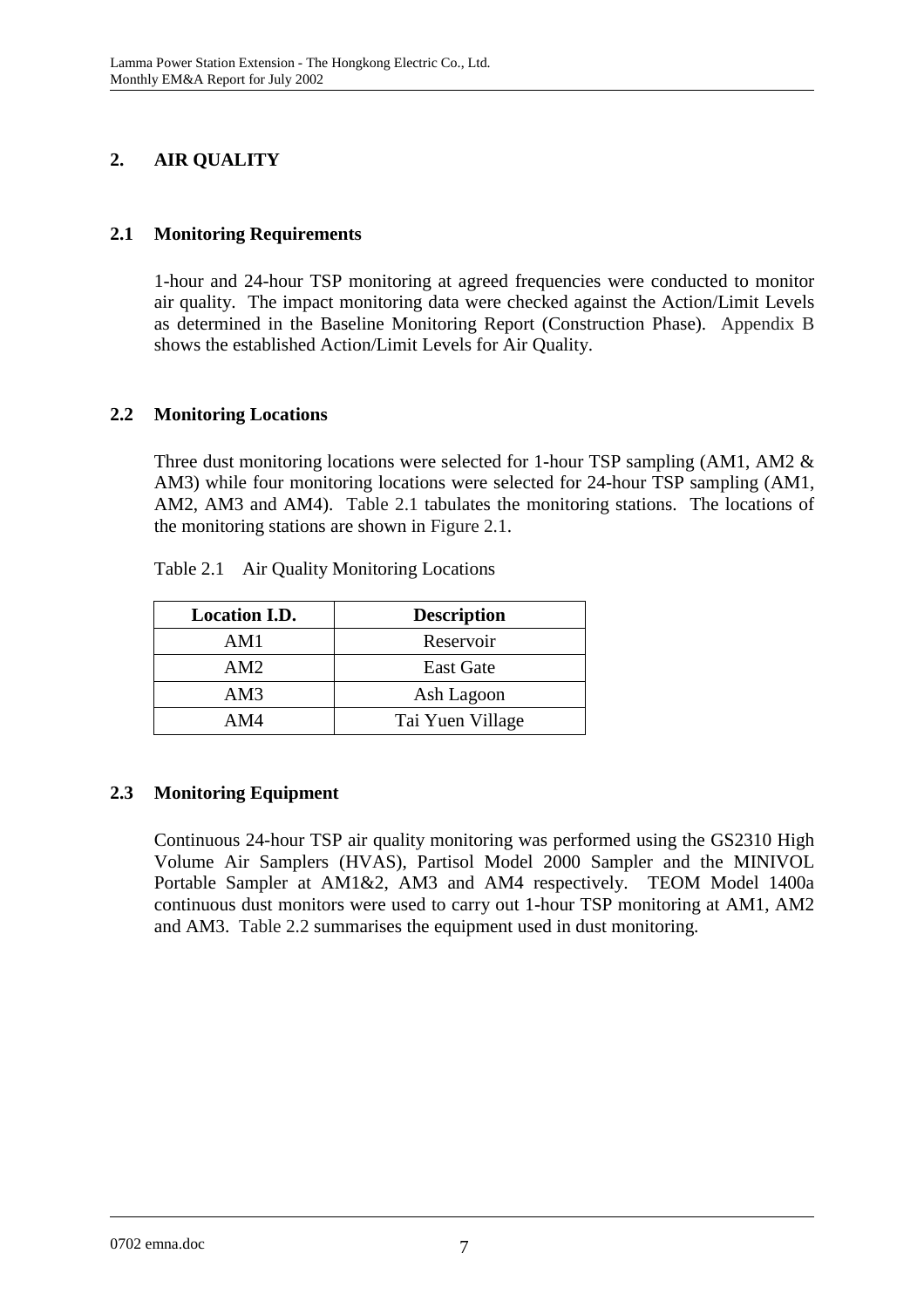| Equipment                        | <b>Model and Make</b>     |  |
|----------------------------------|---------------------------|--|
| 24-hour sampling:                |                           |  |
| <b>HVAS</b> Sampler              | Model GS2310              |  |
|                                  | Anderson Instruments Inc. |  |
| Partisol Air Sampler             | Partisol Model 2000       |  |
|                                  | Rupprecht & Patashnick    |  |
| <b>MINIVOL Portable Sampler</b>  | <b>AIRMETRICS</b>         |  |
| <i>l</i> -hour sampling:         |                           |  |
| <b>Continuous TSP Dust Meter</b> | <b>TEOM Model 1400a</b>   |  |
|                                  | Rupprecht & Patashnick    |  |

Table 2.2 Air Quality Monitoring Equipment

# **2.4 Monitoring Parameters, Frequency and Duration**

Table 2.3 summarises the monitoring parameters, duration and frequency of air quality monitoring. The monitoring schedule for the reporting month is shown in Appendix C.

| <b>Monitoring</b><br><b>Stations</b> | <b>Parameter</b> | <b>Duration</b> | <b>Frequency</b>              |
|--------------------------------------|------------------|-----------------|-------------------------------|
| AM1                                  | 1-hour TSP       |                 | 3 hourly samples every 6 days |
|                                      | 24-hour TSP      | 24              | Once every 6 days             |
| AM2                                  | 1-hour TSP       |                 | 3 hourly samples every 6 days |
|                                      | 24-hour TSP      | 24              | Once every 6 days             |
| AM3                                  | 1-hour TSP       |                 | 3 hourly samples every 6 days |
|                                      | 24-hour TSP      | 24              | Once every 6 days             |
| AM4                                  | 24-hour TSP      | 24              | Once every 6 days             |

Table 2.3 Air Quality Monitoring Parameter, Duration and Frequency

## **2.5 Monitoring Procedures and Calibration Details**

24- hour TSP Monitor:

## *Preparation of Filter Papers*

- Visual inspection of filter papers was carried out to ensure that there were no pinholes, tears and creases;
- The filter papers were then labelled before sampling.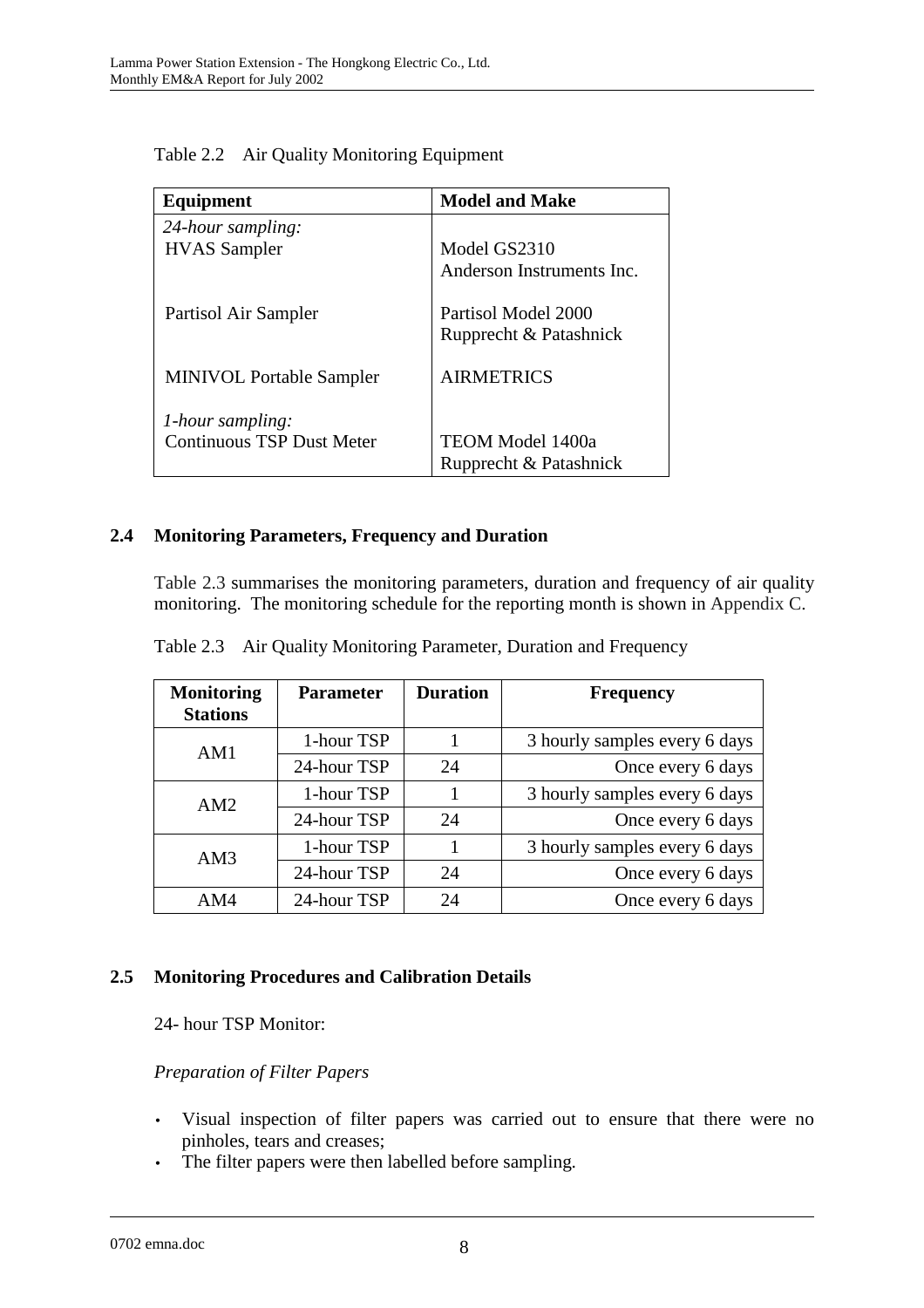• The filter papers were equilibrated at room temperature and relative humidity  $<$  50% for at least 24 hours before weighing.

# *Field Monitoring*

- During collection of the sampled filter paper, the information on the elapse timer was logged. Site observations around the monitoring stations, which might have affected the monitoring results, were also recorded. Major pollution sources, if any, would be identified and reported. The flow record chart for the previous sampling was checked to see if there was any abnormality.
- The post-sampling filter papers were removed carefully from the filter holder and folded to avoid loss of fibres or dust particles from the filter papers;
- The filter holder and its surrounding were cleaned;
- A pre-weighed blank filter paper for the next sampling was put in place and aligned carefully. The filter holder was then tightened firmly to avoid leakage;
- A new flow record chart was loaded into the flow recorder;
- The programmable timer was set for the next 24 hrs sampling period,  $\pm$  1/2 hr;
- The post-sampling filter papers were equilibrated at room temperature and relative humidity < 50% for at least 24 hours before weighing.

### 1- hour TSP Monitor:

- The following parameters of the TEOM model dust meters are regularly checked to ensure proper functionality:
	- o Mass concentration;
	- o Total mass;
	- o Frequency of the tapered element;
	- o Electrical noise;
	- o Main flow;
	- o Auxiliary flow.

#### *Maintenance & Calibration*

- The monitoring equipment and their accessories are maintained in good working conditions.
- Monitoring equipment is calibrated at monthly intervals. Calibration details are shown in Appendix G.

#### **2.6 Results and Observations**

1 hour TSP sampling at AM1 (Reservoir) on  $16<sup>th</sup>$  June 2002 was void due to the breakdown of the air conditioning unit for the TEOM TSP sampler. The defect was rectified on  $17<sup>th</sup>$  June 2002. A make-up 1 hr TSP sampling was conducted on  $18<sup>th</sup>$  June 2002. Other than this incident, dust monitoring was conducted as scheduled in the reporting month. All monitoring data and graphical presentation of the monitoring results are provided in Appendix D. Key findings and observations are provided below: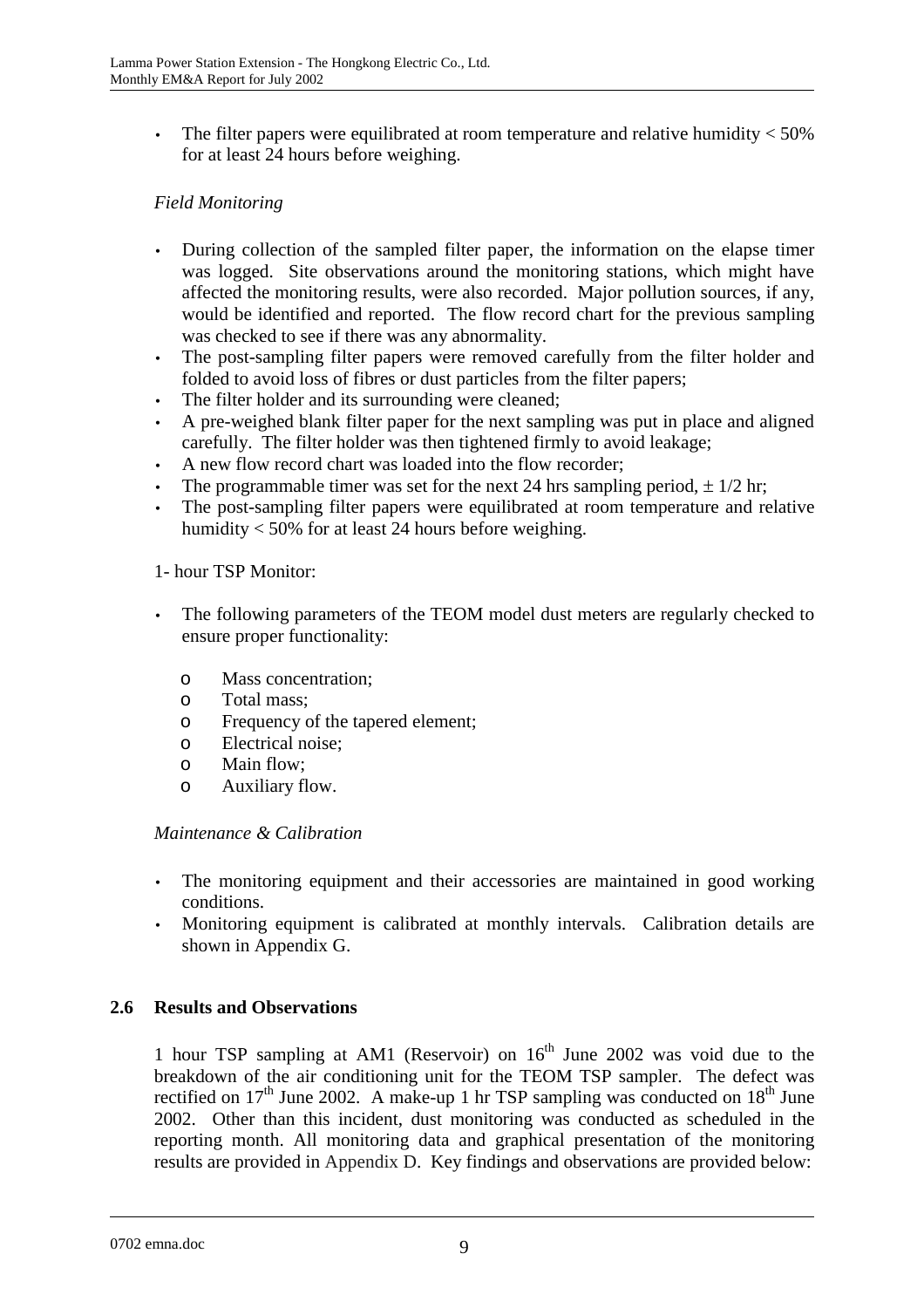# *1-hour TSP*

No exceedance of 1-hour TSP Action/Limit Level was recorded in the month.

*24-hour TSP* 

No exceedance of 24-hour TSP Action/Limit Level was recorded in the month.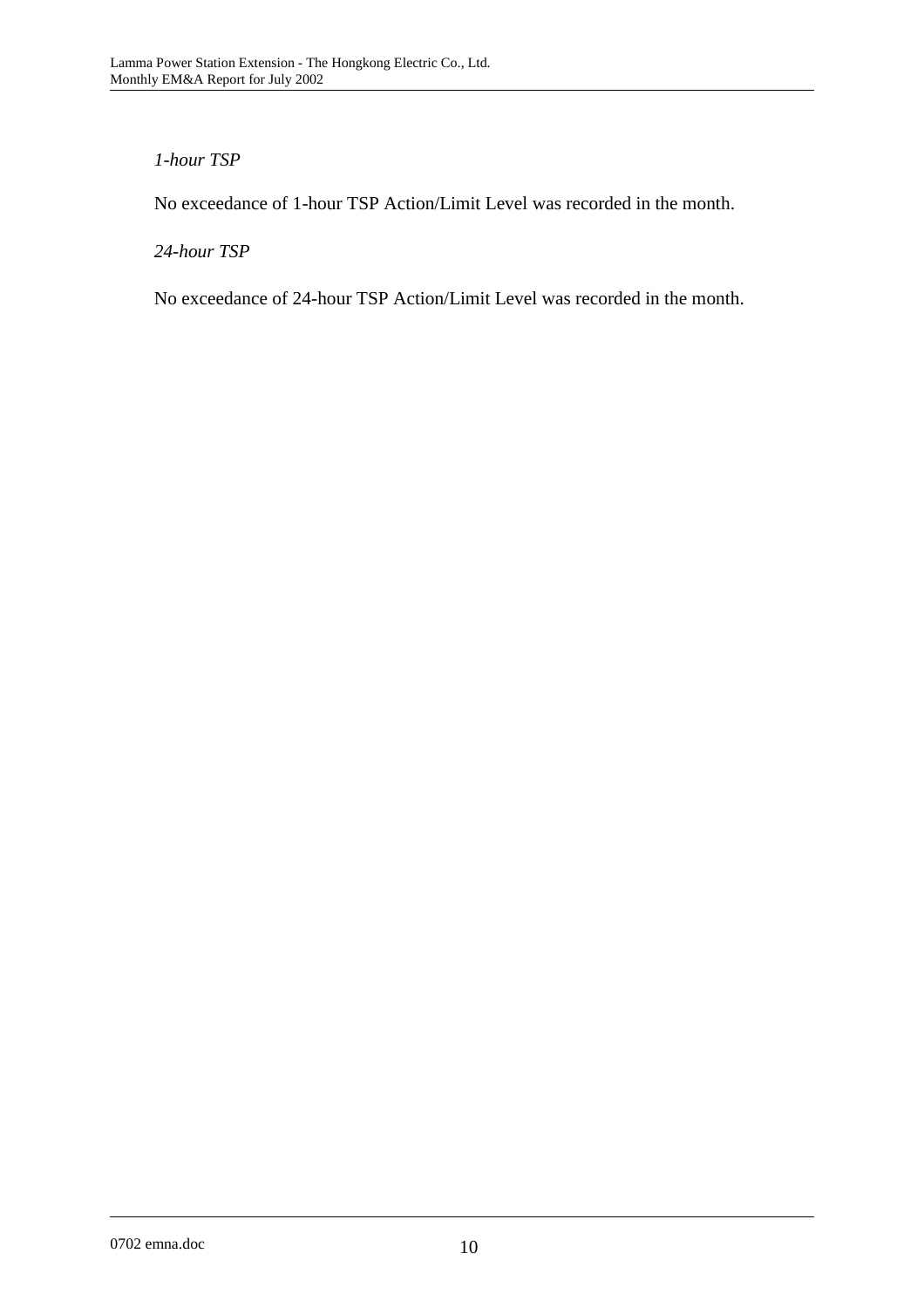

Figure 2.1 Location of Air Quality Monitoring Stations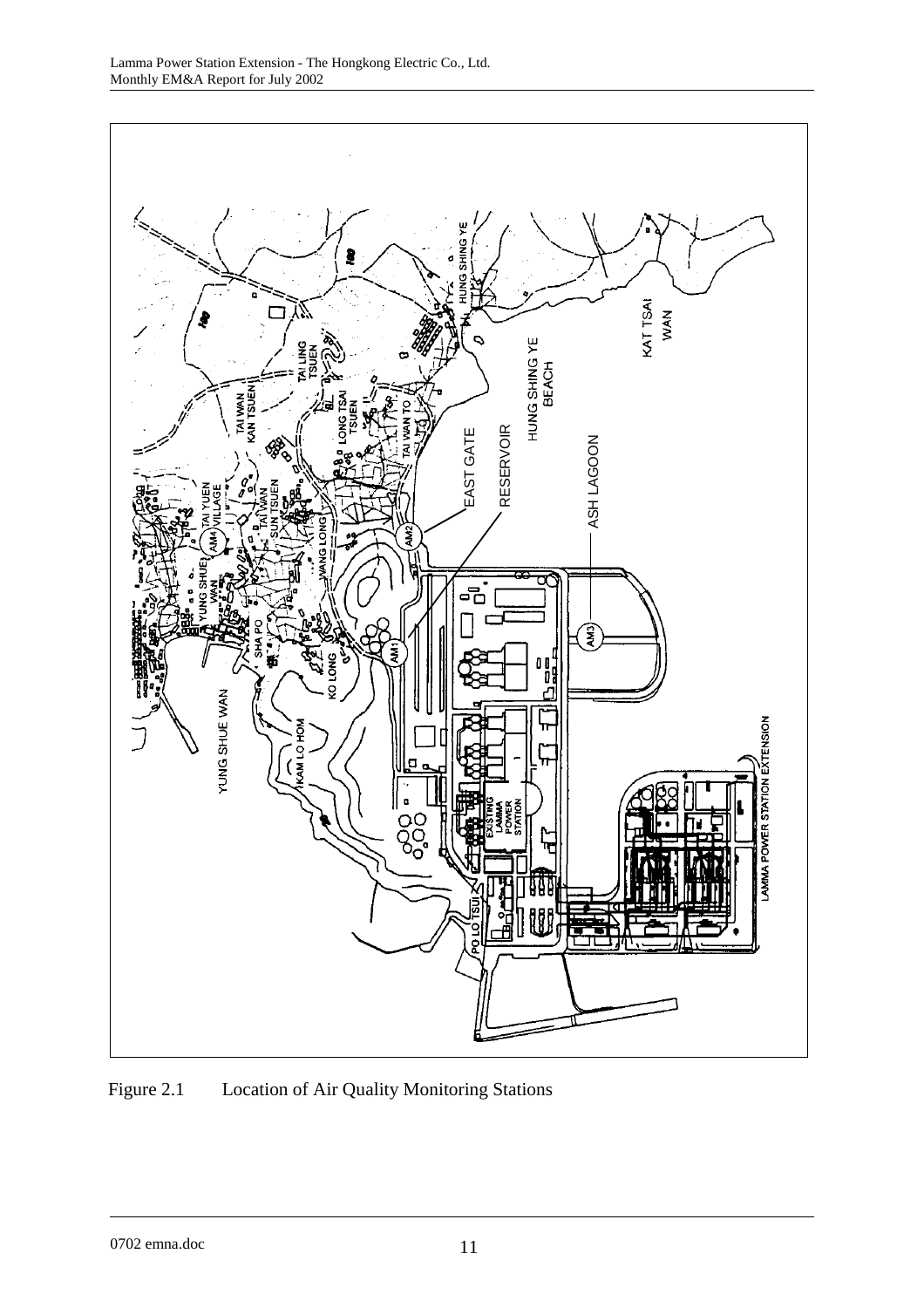# **3. NOISE**

# **3.1 Monitoring Requirements**

Continuous noise alarm monitoring at Ash Lagoon/Ching Lam were carried out to calculate the noise contributed by the construction activities at the two critical NSR's, viz. Long Tsai Tsuen/Hung Shing Ye and the school within the village of Tai Wan San Tsuen. The impact monitoring data for construction noise other than percussive piling were checked against the limit levels specified in the EM&A Manual. With the availability of the construction noise permits, impact monitoring for the construction work during the restricted hours was also carried out. Section 5 presents the details of the construction noise permits. The impact noise monitoring data were checked against the limit levels specified in the EM&A Manual. Appendix B shows the established Action/Limit Levels for noise.

The hoarding works for the construction of transmission system were completed on 11/5/2002. The civil works would tentatively commence in November 2002. As there was no construction work in July 2002, manual noise measurements at Pak Kok Tsui residences was suspended in this reporting month.

## **3.2 Monitoring Locations**

In accordance with the EM&A manual, the identified noise monitoring locations are listed in Table 3.1 and shown in Figure 3.1.

| <b>Purpose of noise monitoring</b> | <b>Monitoring Location</b> |
|------------------------------------|----------------------------|
| Lamma Extension                    | Ash Lagoon                 |
| Lamma Extension                    | Ching Lam                  |

Table 3.1 Noise Monitoring Locations

# **3.3 Monitoring Equipment**

The sound level meters used for noise monitoring complied with International Electrotechnical Commission Publications 651:1979 (Type 1) and 804:1985 (Type 1). The noise monitoring equipment used is shown in Table 3.2.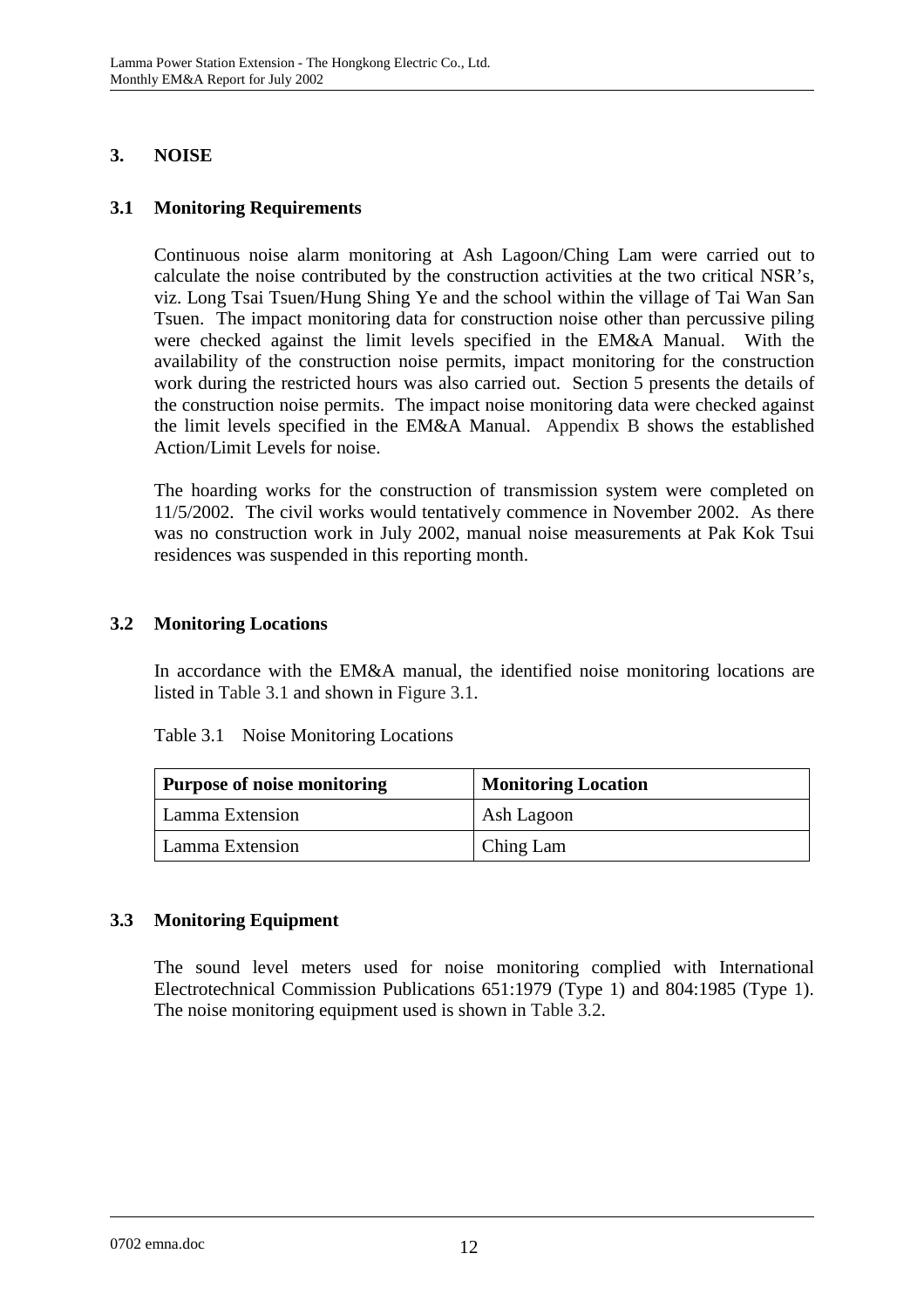| Equipment              | Model      |
|------------------------|------------|
| Sound level meter      | Rion NA-27 |
| Sound level calibrator | Rion NC-74 |

### **3.4 Monitoring Parameters, Frequency and Duration**

Continuous alarm monitoring of A-weighted Leq levels was carried out at Ash Lagoon and Ching Lam. The measurement duration and parameter of noise monitoring were presented in Table 3.3 as follows:

| Location                | <b>Time Period</b>                                                                                   | <b>Frequency</b>                         | <b>Parameter</b>   |
|-------------------------|------------------------------------------------------------------------------------------------------|------------------------------------------|--------------------|
|                         | Daytime:<br>0700-1900 hrs on normal<br>weekdays                                                      | Daytime:<br>30 minutes                   | 30-min $L_{Aea}$   |
| Ash Lagoon<br>Ching Lam | Evening-time $&$ holidays:<br>$0700-2300$ hrs on holidays;<br>and 1900-2300 hrs on all<br>other days | Evening-time<br>& holidays:<br>5 minutes | 5-min $L_{Aeq}$    |
|                         | Night-time:<br>2300-0700 hrs of next day                                                             | Night-time:<br>5 minutes                 | $5$ -min $L_{Aeq}$ |

## **3.5 Monitoring Procedures and Calibration Details**

#### *Monitoring Procedures*

## *Continuous Noise Monitoring for Lamma Extension Construction*

The measured noise levels (MNL's) were collected at the noise alarm monitoring stations at Ash Lagoon and Ching Lam. The notional background noise levels (viz. baseline noise data at Ash Lagoon and Ching Lam) were applied to correct the corresponding MNL's in 30-min/5-min  $L_{Aea}$ .

A wind speed sensor was installed at Station Building Rooftop. The wind speed signal was used to determine whether the data from Ash Lagoon and Ching Lam noise alarm monitoring stations were affected. The instantaneous data was discarded in case the instantaneous wind speed exceeded 10 m/s. The 30-min/5-min  $L_{Aeq}$  was considered valid only if the amount of valid data was equal to or above 70%.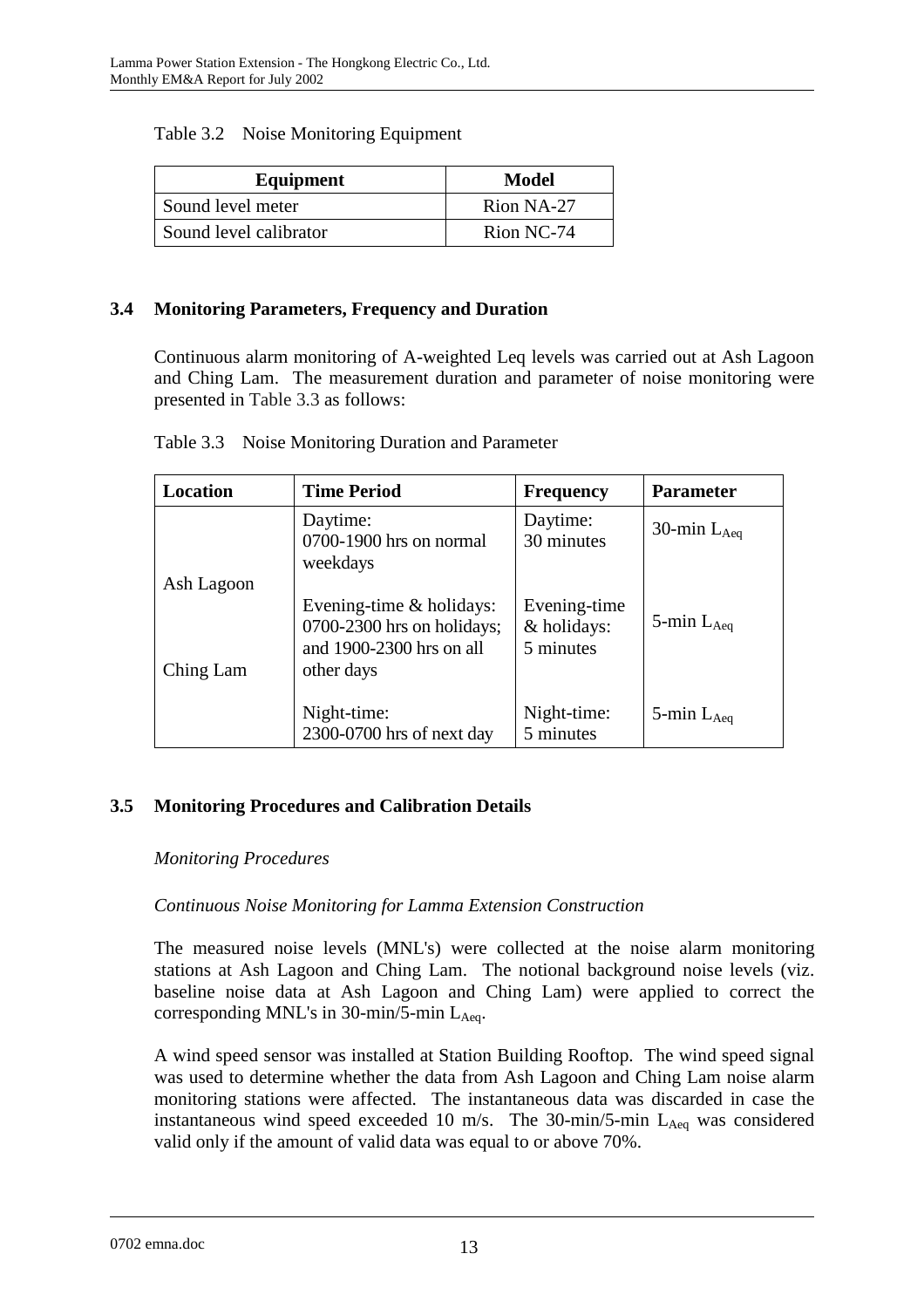When calibrating the noise measuring equipment, all observations around the monitoring stations, which might have affected the monitoring results, were recorded.

# *Equipment Calibration*

The sound level meters and calibrators have been verified by the manufacturer or accredited laboratory. Equipment for continuous noise monitoring was calibrated at site on a monthly basis. Calibration details are shown in Appendix G.

## **3.6 Results and Observations**

Continuous noise monitoring was conducted at the two monitoring stations at Ash Lagoon and Ching Lam. All monitoring results and their graphical presentations are provided in Appendix E.

No exceedance of noise Action/Limit Level was recorded in the month.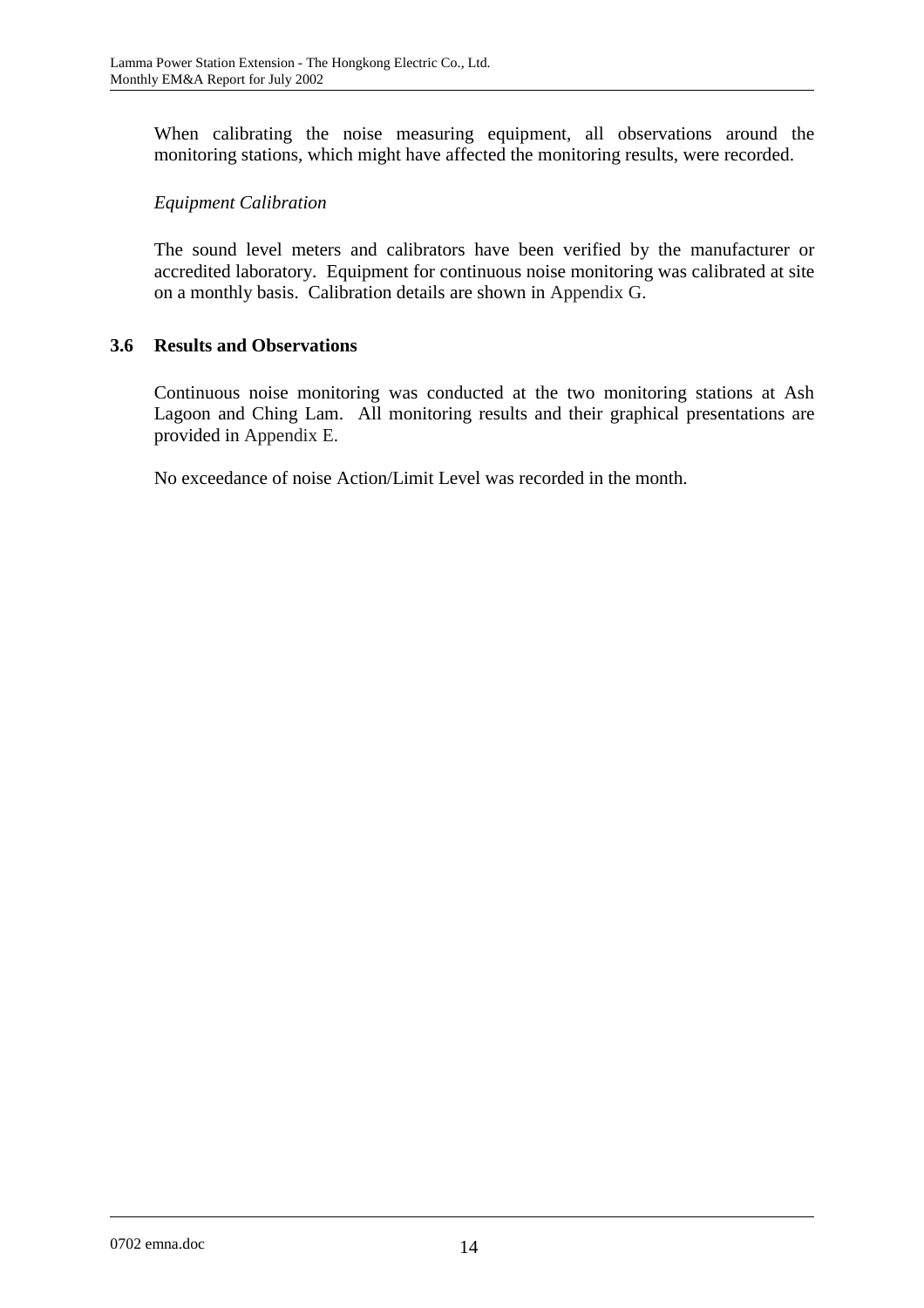

Figure 3.1 Location of Noise Monitoring Stations

0702 emna.doc 15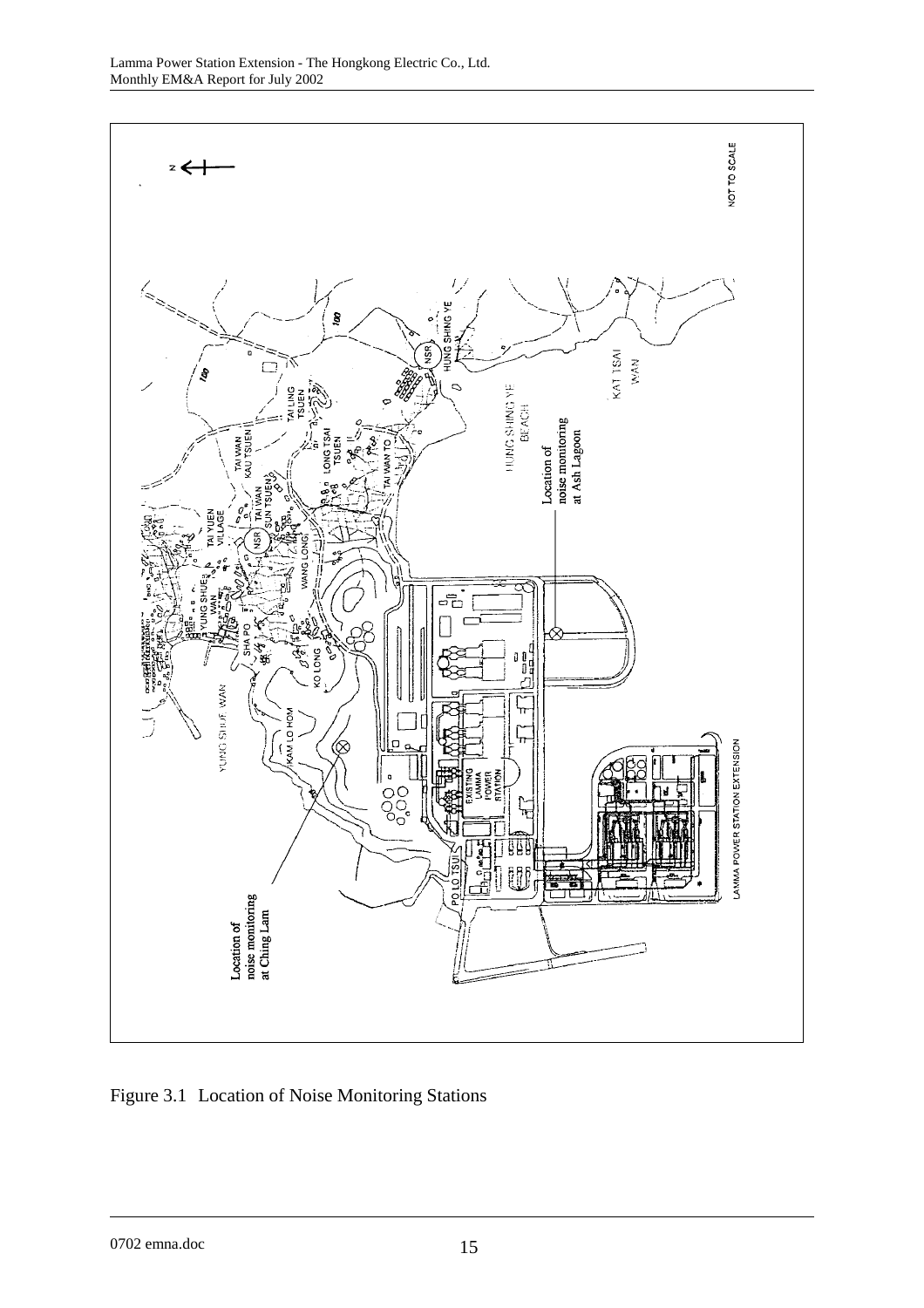# **4. WATER QUALITY MONITORING**

## **4.1 Monitoring Requirements**

Marine water quality monitoring was carried out at the monitoring locations adjacent to the construction site. The purpose was to ensure that deterioration of water quality, if any, would be detected and that timely action could be taken to rectify the situation. The impact monitoring data were checked against the AL levels set out in the Baseline Monitoring Report (Construction Phase). As there were no activities for the laying of the gas pipeline in the reporting month, no water quality impact monitoring at the relevant stations was carried out.

## **4.2 Monitoring Locations**

A total of 12 water quality monitoring locations were selected. 7 Sensitive Receiver (SR) stations were chosen on the basis of their proximity to the construction site, 5 Marine Control stations (C) as recommended in the EIA were selected to facilitate comparison of the water quality of the SR stations with ambient water quality conditions. Table 4.1 describes the locations of these monitoring stations. Their locations are shown in Figure 4.1.

| <b>Type</b>                | <b>Monitoring</b><br><b>Location</b> | <b>HK Metric</b><br>Grid E | <b>HK Metric</b><br><b>Grid N</b> |
|----------------------------|--------------------------------------|----------------------------|-----------------------------------|
| Sensitive                  | SR <sub>1</sub>                      | 830 224                    | 811 528                           |
| Receiver                   | SR <sub>2</sub>                      | 829 004                    | 810 903                           |
| <b>Stations</b>            | SR3                                  | 829 194<br>$(829\;166)^T$  | 808 600<br>$(808592)^{1}$         |
|                            | SR4                                  | 830 119                    | 808 650                           |
|                            | SR <sub>5</sub>                      | 830 386                    | 807 189                           |
|                            | SR <sub>6</sub>                      | 829 977                    | 805 758                           |
|                            | SR7                                  | 829 566                    | 804 545                           |
| Marine                     | C <sub>1</sub>                       | 830 542                    | 813 492                           |
| Control<br><b>Stations</b> | C <sub>2</sub>                       | 828 608                    | 813 492                           |
|                            | C <sub>3</sub>                       | 826 776                    | 809 978                           |
|                            | C <sub>4</sub>                       | 826 776                    | 806 464                           |
|                            | C <sub>5</sub>                       | 830 440                    | 802 186                           |

Table 4.1 Water Quality Monitoring Locations

*1. Due to the construction programme, the monitoring location SR3 was slightly shifted since the monitoring on 16th April 2001. EPD has verbally been informed of the shift of the monitoring location.*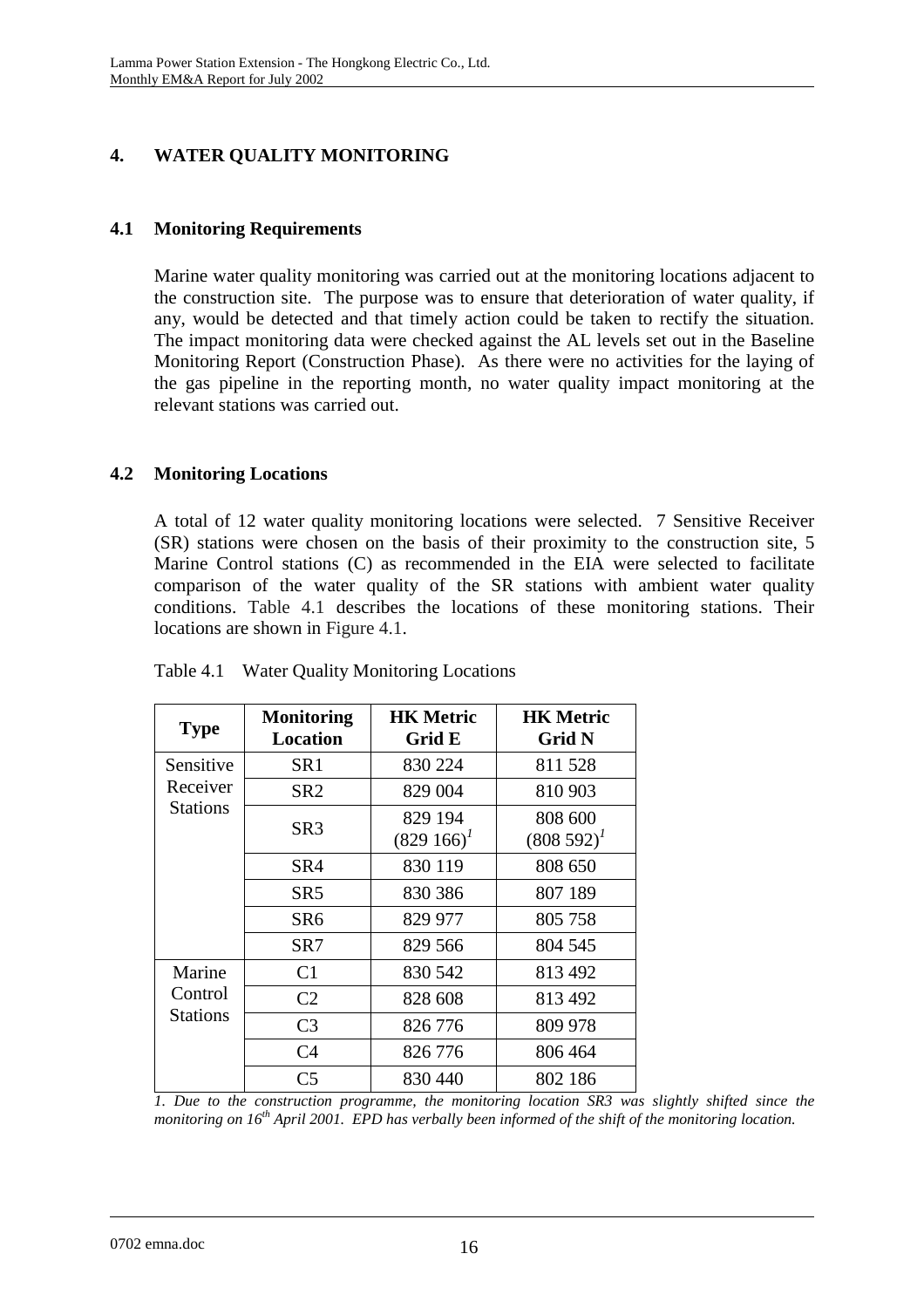# **4.3 Monitoring Equipment**

Table 4.2 summarizes the equipment used in the water-quality monitoring programme.

| Table 4.2 Water Quality Monitoring Equipment |  |
|----------------------------------------------|--|
|                                              |  |

| Equipment                                | <b>Detection Limit</b>                                                                                                                                                                                                                                                           |
|------------------------------------------|----------------------------------------------------------------------------------------------------------------------------------------------------------------------------------------------------------------------------------------------------------------------------------|
| YSI 6920 Water<br><b>Quality Monitor</b> | Temperature: -5 to 45 <sup>0</sup> C; +/- 0.15 <sup>0</sup> C<br>Salinity: 0 to 70 ppt; $\pm$ /- 0.1 ppt<br>Dissolved Oxygen: 0 to $200\%$ ; +/- 0.2%<br>0 to 20 mg/L; $+/-$ 0.2 mg/L<br>Turbidity: 0 to 000 NTU; $+/-$ 5% of the<br>range<br>pH: 0 to 14 units; $+/- 0.2$ units |
| Trimble NT300D GPS                       | Accuracy better than 3m                                                                                                                                                                                                                                                          |

## **4.4 Monitoring Parameters, Frequency and Duration**

Table 4.3 summarizes the monitoring parameters, frequencies and total duration of water quality monitoring. The monitoring schedule for reporting month is shown in Appendix C.

| <b>Monitoring</b><br><b>Stations</b>                                                                                                                          | <b>Parameters</b>                                                                                                                                        | <b>Frequency</b>        | No. of<br><b>Depths</b>                  | No. of<br><b>Samples</b>     |
|---------------------------------------------------------------------------------------------------------------------------------------------------------------|----------------------------------------------------------------------------------------------------------------------------------------------------------|-------------------------|------------------------------------------|------------------------------|
| <b>Sensitive Receiver</b><br><b>Stations</b><br>SR1, SR2, SR4,<br>SR5, SR6 & SR7<br>Marine Control<br><b>Stations</b><br>$C1, C2, C3, C4$ &<br>C <sub>5</sub> | Depth, m<br>Temperature, <sup>o</sup> C<br>Salinity, ppt<br>DO, mg/L<br>DO Saturation,<br>$\frac{0}{0}$<br>Turbidity, NTU<br>SS, mg/L<br>$\bullet$<br>pH | Three times<br>per week | 3<br>Surface,<br>Mid-Depth<br>and Bottom | Mid-ebb<br>and Mid-<br>flood |

|  |  |  | Table 4.3 Water Quality Monitoring Parameters and Frequency |  |
|--|--|--|-------------------------------------------------------------|--|
|--|--|--|-------------------------------------------------------------|--|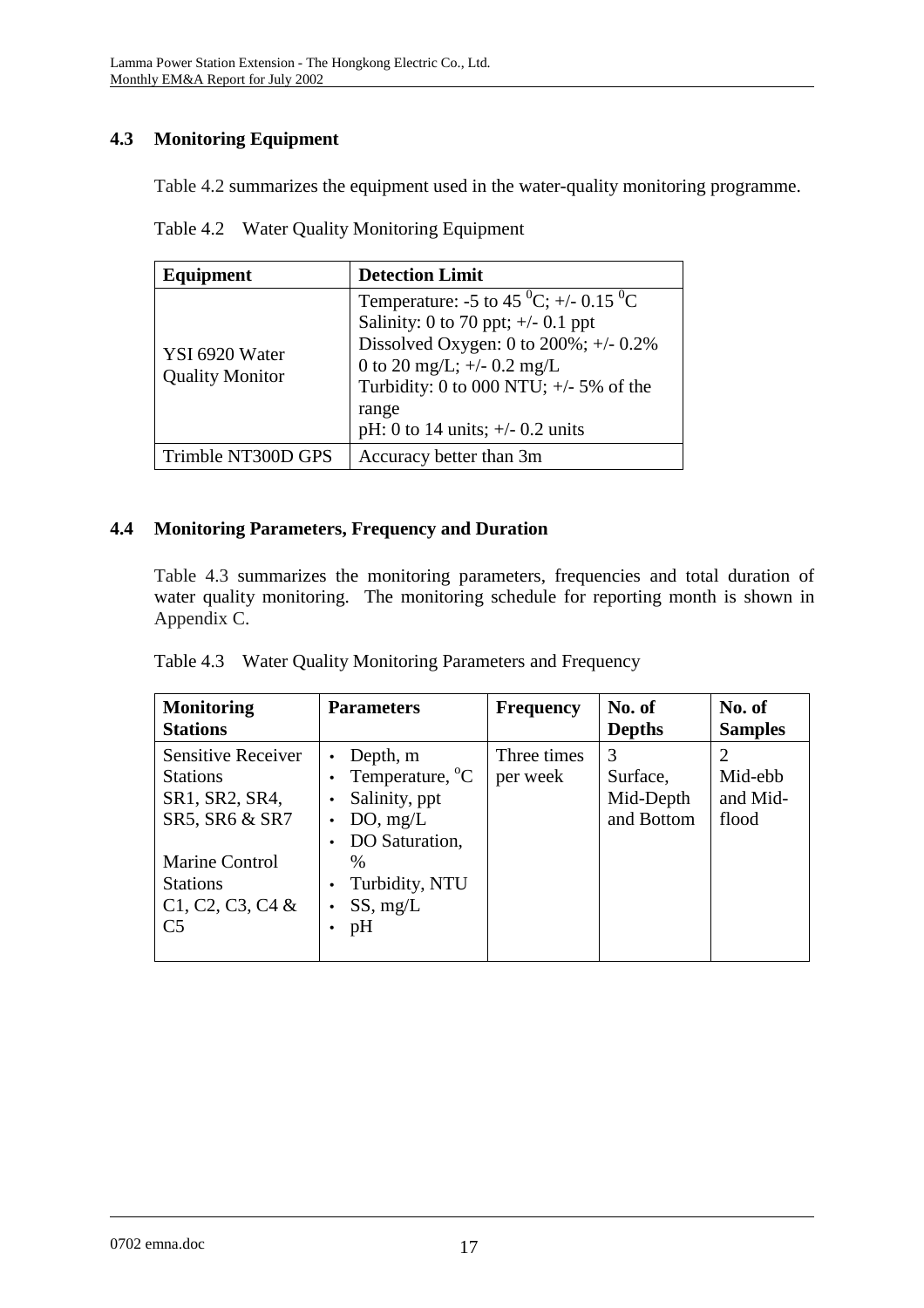# **4.5 Monitoring Procedures and Calibration Details**

### *Monitoring Procedures*

- The monitoring stations were accessed using survey boat to within 3m, guided by Differential Global Positioning System (DGPS).
- The depth of the monitoring location was measured using depth meter in order to determine the sampling depths. Afterwards, the water sampler was lowered into the water to the required depths of sampling. Upon reaching the pre-determined depth, a messenger to activate the sampler was then released to travel down the wire. The water sample was sealed within the sampler before retrieving.
- All in-situ measurements at each monitoring stations were taken at 3 water depths, where appropriate, namely 1m below water surface, mid-depth, and 1 meter from seabed, except where the water depth was less than 6m, the mid-depth measurement was omitted. If the water depth was less than 3m, only the middepth position was monitored.
- At each measurement/sampling depth, two consecutive measurements were taken. The probes were retrieved out of the water after the first measurement and then redeployed for the second measurement. Where the difference in the value between the first and the second readings of each set was more than 25% of the value of the first reading, the reading was discarded and further samplings were taken.
- The duplicate water samples for physical and chemical analysis were stored into a pre-labelled high-density polyethylene (HDPE) bottle pre-rinsed with the same water samples. The sample bottles were than packed in a cool-box (cooled to  $4^{\circ}C$ without being frozen) and delivered to a HOKLAS Laboratory for analysis upon the completion of each round of sampling.
- In addition, field information such as the general meteorological conditions and any observations regarding any significant activities in the vicinity of each monitoring location were also recorded. Major water pollution sources, if any, were identified and recorded.

## *Equipment Calibration*

The equipment deployed for in-situ measurement of marine water quality was calibrated before use. The methodologies for the calibration follow the instruction manuals provided by the corresponding manufacturers. The calibration records are shown in Appendix G.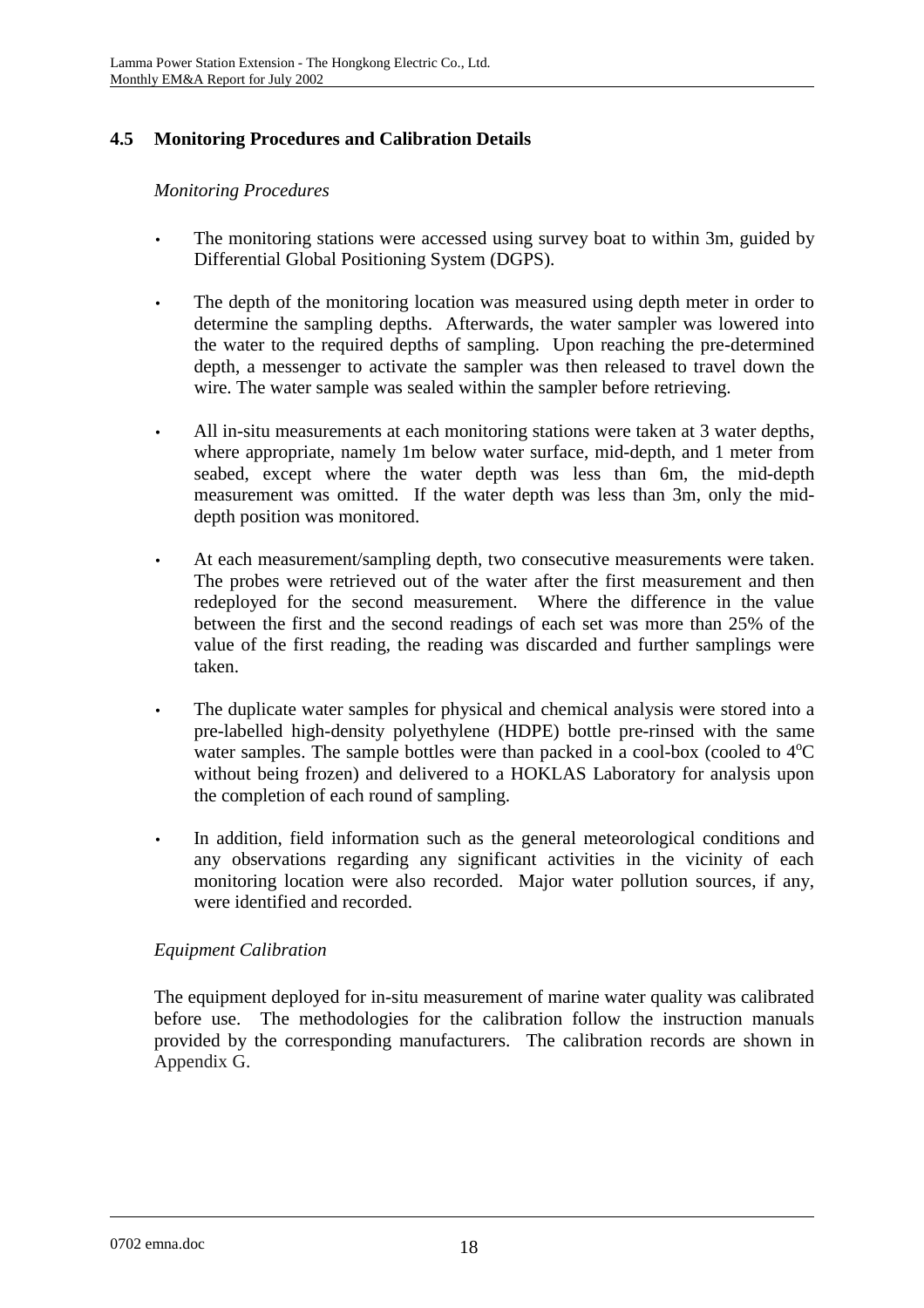# *Laboratory Analysis & QA/QC*

The collected marine water samples were analyzed for Suspended Solids with methodologies summarized in Table 4.4.

Table 4.4 Laboratory Analysis Methodologies of Marine Water Samples

| <b>Parameter</b> | <b>Method</b>     | <b>Limit of Reporting (mg/L)</b> |
|------------------|-------------------|----------------------------------|
| Suspended Solids | APHA 17 ed 2540 D |                                  |

In order to ensure that the laboratory analysis works were carried out properly, stringent QA/QC procedures (which includes the sample preparation as well as the subsequent instrumentation analysis) were followed. According to the requirements stipulated in the EM&A Manual, QA/QC requirements for laboratory testing include:

- 1) "Blind" duplicate samples analysis of 10% collected marine water samples; and
- 2) in-house QA/QC procedures of the testing laboratory (this includes the use of blank, batch duplicates and quality control samples).

# *Blind Duplicate:*

In order to cross check the precision of the measurement results obtained from the laboratory analysis, "blind" duplicate samples of 10% of the collected marine water samples were analysed alongside the normal samples. The sample codes for the "blind" duplicates were determined by the sampling team and are not identifiable by the laboratory. The results of the "blind" duplicate samples are summarized in Appendix G.

A total of 1008 sets of samples (for Suspended Solids analysis) were received during the marine monitoring period including both ebb and flood tides. At least 5% laboratory blanks, batch duplicates, quality control samples and recovery tests for each parameter were conducted. The acceptance criteria are outlined in each type of Quality Control data.

## *Blank:*

A laboratory blank is an analyte free matrix to which all reagents are added in the same volumes or proportions as used in the standard sample preparation to monitor contamination introduced in laboratory. All the laboratory blank values and acceptance criterion of suspended solids are summarized in Appendix G.

## *Batch Duplicate:*

Batch duplicate is an intra-laboratory split sample randomly selected from the sample batch to monitor the method precision in a given matrix. The acceptance limit of duplicate values of suspended solids and their duplicate results are summarized in Appendix G.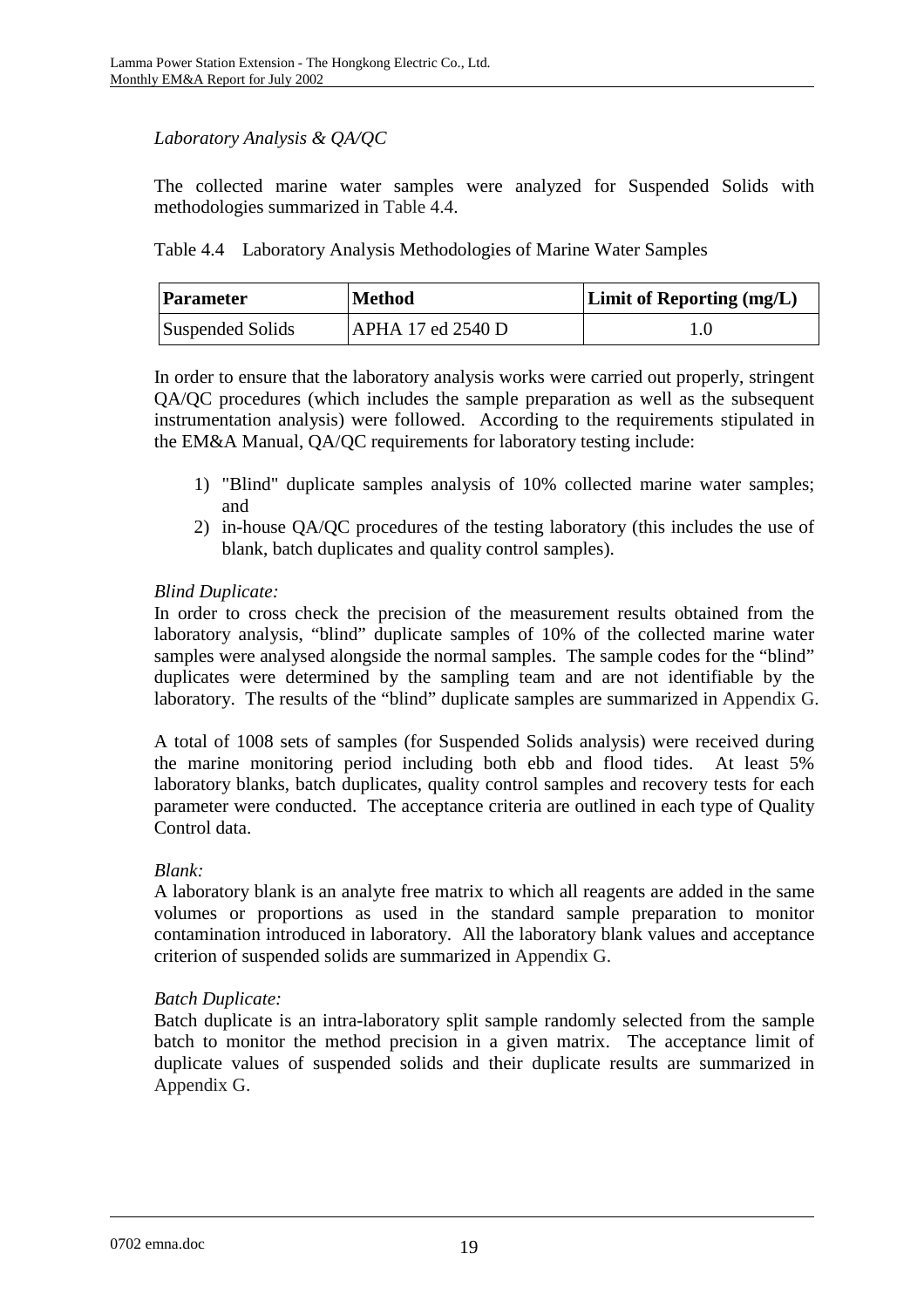## *Quality Control Sample:*

The quality control sample is the analysis of a material with a known concentration of contaminants to determine the accuracy of results in a given matrix. The quality control samples results for suspended solids are shown in Appendix G.

The QA/QC results in Appendix G indicated that the laboratory analysis works of the collected marine water samples were properly carried out and the measurement results obtained were valid in accordance with the Hong Kong Laboratory Accreditation Scheme (HOKLAS) requirements. On the other hand, the "blind" duplicate measurement results indicated that the precision of the measurements for Suspended Solids are in compliance with the HOKLAS requirements.

### **4.6 Results and Observations**

Marine water monitoring was conducted as scheduled in the reporting month. All monitoring data and graphical presentation of the monitoring results are provided in Appendix F.

There was no Action / Limit Level exceedance for water quality in the reporting month.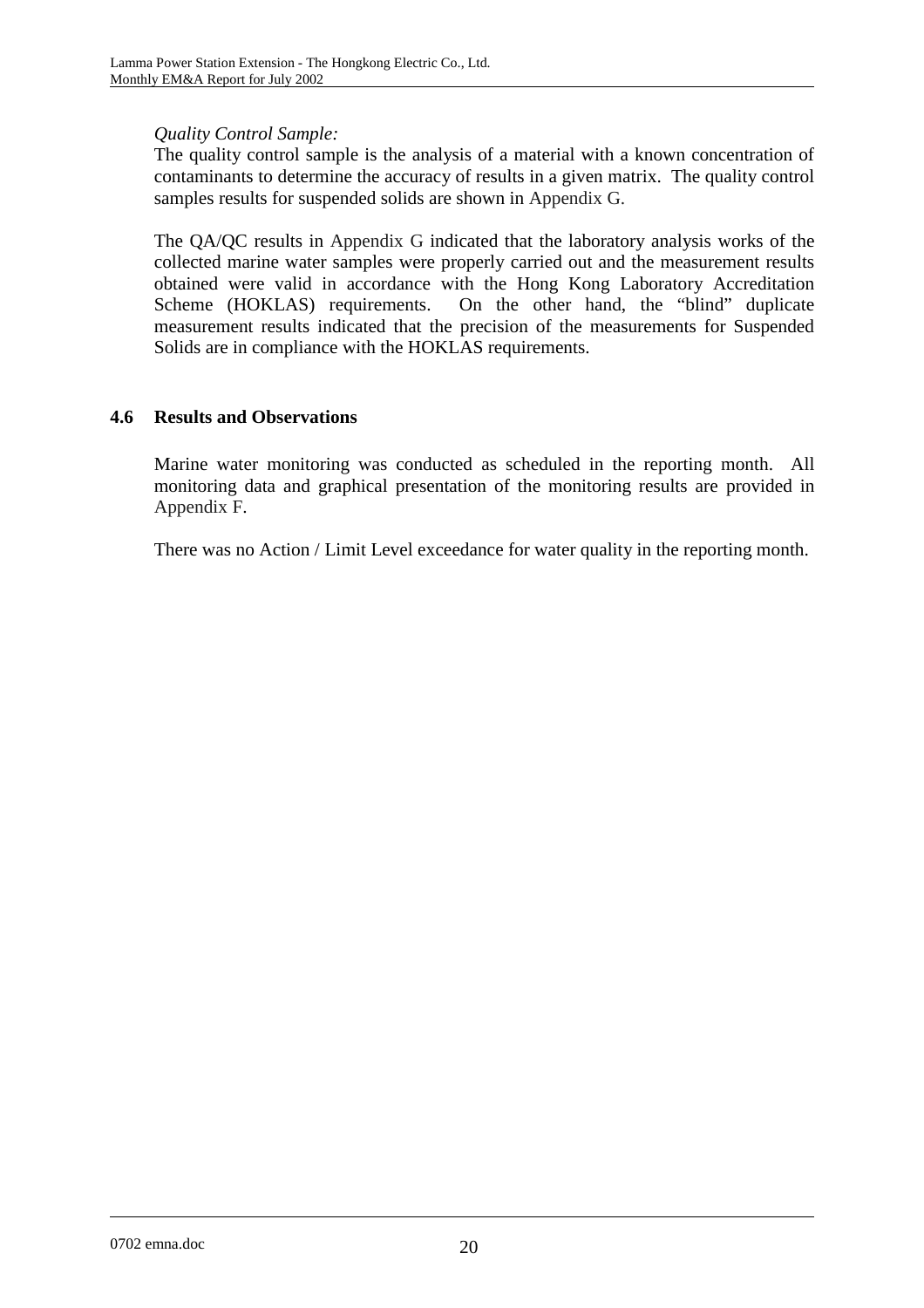

Figure 4.1 Location of Water Quality Monitoring Stations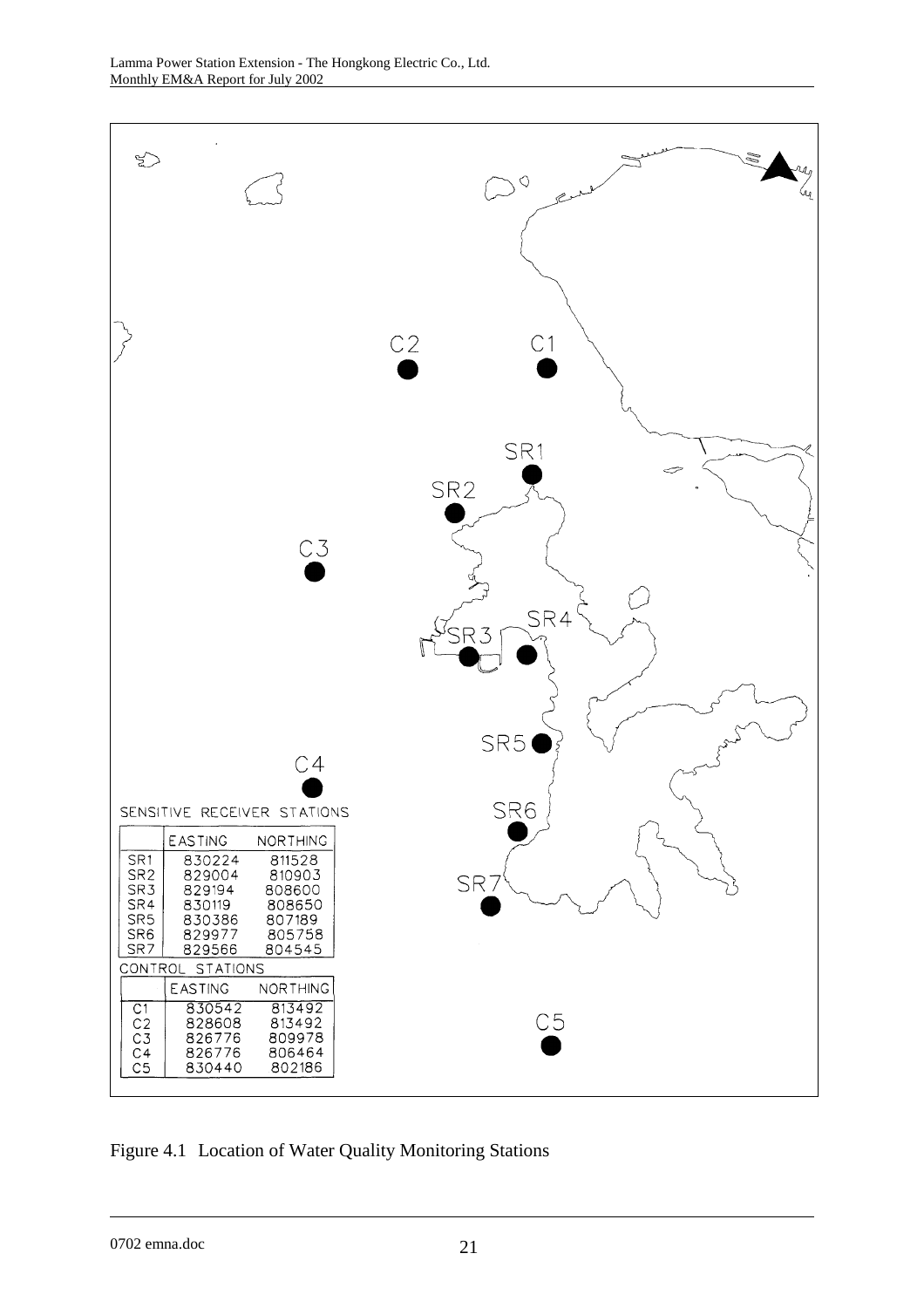# **5. ENVIRONMENTAL AUDIT**

# **5.1 Review of Environmental Monitoring Procedures**

The environmental monitoring procedures were regularly reviewed by the Environmental Team. No modification to the existing monitoring procedures was recommended.

# **5.2 Assessment of Environmental Monitoring Results**

*Monitoring results for Air Quality, Noise and Water Quality* 

The environmental monitoring results for Air Quality, Noise and Water Quality in the reporting month presented in sections 2,3 and 4 respectively are summarized in Table 5.1.

| <b>Item</b>    | <b>Parameter</b><br><b>Monitored</b>                                                            | <b>Monitoring</b><br><b>Period</b> | No. of<br><b>Exceedances In</b> |                       | <b>Event/Action Plan</b><br><b>Implementation Status</b>                                                                                                                                                               |
|----------------|-------------------------------------------------------------------------------------------------|------------------------------------|---------------------------------|-----------------------|------------------------------------------------------------------------------------------------------------------------------------------------------------------------------------------------------------------------|
|                |                                                                                                 |                                    | <b>Action</b><br><b>Level</b>   | Limit<br><b>Level</b> | and Results                                                                                                                                                                                                            |
| Air            |                                                                                                 |                                    |                                 |                       |                                                                                                                                                                                                                        |
| 1              | <b>Ambient TSP</b><br>$(24$ -hour)                                                              | $01/07/02 -$<br>31/07/02           | $\Omega$                        | $\Omega$              |                                                                                                                                                                                                                        |
| $\overline{2}$ | <b>Ambient TSP</b><br>$(1-hour)$                                                                | $01/07/02 -$<br>31/07/02           | $\Omega$                        | $\Omega$              |                                                                                                                                                                                                                        |
| Noise          |                                                                                                 |                                    |                                 |                       |                                                                                                                                                                                                                        |
| $\mathbf{1}$   | Noise level at the<br>critical NSR's<br>predicted by the<br>noise alarm<br>monitoring<br>system | $01/07/02$ -<br>31/07/02           | $\Omega$                        | $\Omega$              |                                                                                                                                                                                                                        |
| $\mathfrak{D}$ | Manual noise<br>monitoring at the<br>Pak Kok Tsui<br>residences                                 | $01/07/02$ -<br>31/07/02           | N/A                             | N/A                   | Hoarding works at Pak Kok Tsui<br>were completed on 11/5/2002.<br>Civil works would tentatively<br>commence in November.<br>Manual noise monitoring was<br>suspended during the period<br>from 12/5/2002 to 31/7/2002. |
| Water          |                                                                                                 |                                    |                                 |                       |                                                                                                                                                                                                                        |
| $\mathbf{1}$   | D <sub>O</sub><br>(Surface $&$<br>Middle)                                                       | $01/07/02 -$<br>31/07/02           | $\Omega$                        | $\Omega$              |                                                                                                                                                                                                                        |

Table 5.1 Summary of AL Level Exceedances on Monitoring Parameters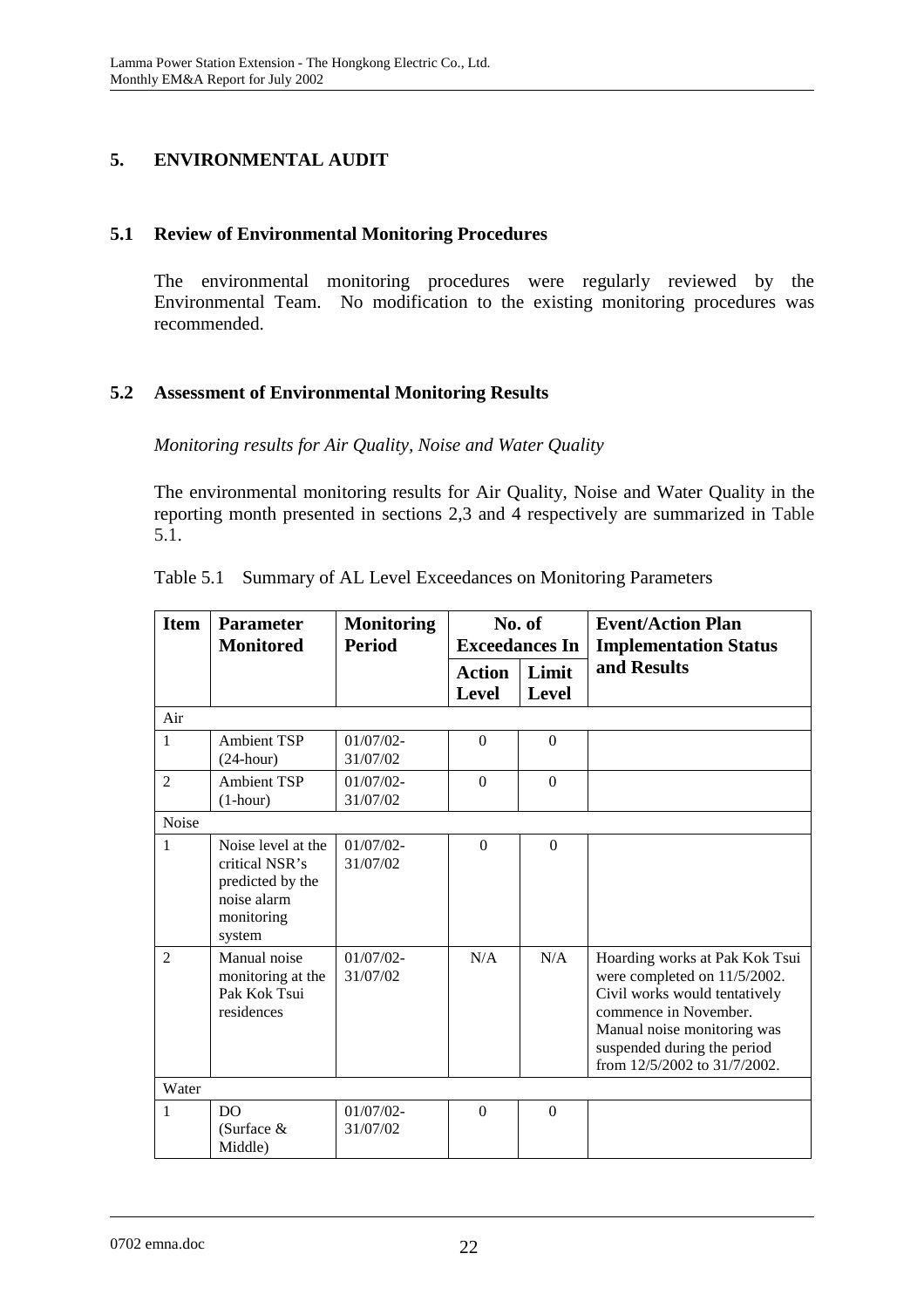| <b>Item</b>    | <b>Parameter</b><br><b>Monitored</b> | <b>Monitoring</b><br><b>Period</b> | No. of<br><b>Exceedances In</b> |                       | <b>Event/Action Plan</b><br><b>Implementation Status</b> |
|----------------|--------------------------------------|------------------------------------|---------------------------------|-----------------------|----------------------------------------------------------|
|                |                                      |                                    | <b>Action</b><br><b>Level</b>   | Limit<br><b>Level</b> | and Results                                              |
| $\mathfrak{D}$ | DO (Bottom)                          | $01/07/02$ -<br>31/07/02           | $\Omega$                        | $\Omega$              |                                                          |
| $\mathcal{R}$  | <b>SS</b>                            | $01/07/02$ -<br>31/07/02           | $\Omega$                        | $\Omega$              |                                                          |
| $\overline{4}$ | Turbidity                            | $01/07/02$ -<br>31/07/02           | $\Omega$                        | $\theta$              |                                                          |

# *Waste Management Records*

The estimated amounts of different types of waste generated in July 2002 are shown in Table 5.2.

| Table 5.2 Estimated Amounts of Waste Generated in July 2002 |
|-------------------------------------------------------------|
|                                                             |

| <b>Waste Type</b>          | <b>Examples</b>            | <b>Estimated Amount</b> |  |  |
|----------------------------|----------------------------|-------------------------|--|--|
| <b>Site Formation</b>      |                            |                         |  |  |
| <b>Dredged Materials</b>   | Marine Mud                 |                         |  |  |
| <b>Construction Waste</b>  | Concrete Waste, Used       |                         |  |  |
|                            | formwork                   |                         |  |  |
| <b>Excavated Materials</b> | Rock and soil              |                         |  |  |
| <b>General Refuse</b>      | Domestic wastes collected  | $2 \text{ m}^3$         |  |  |
|                            | on site                    |                         |  |  |
| Unit L9 Piling Foundation  |                            |                         |  |  |
| <b>Construction Waste</b>  | Concrete Waste, Used       |                         |  |  |
|                            | formwork                   |                         |  |  |
| <b>Excavated Materials</b> | Rock and soil              | $4,000 \text{ m}^3$     |  |  |
| <b>General Refuse</b>      | Domestic wastes collected  | $1.64$ ton              |  |  |
|                            | on site                    |                         |  |  |
| <b>Recycled Paper</b>      | Domestic wastes collected  | $10 \text{ kg}$         |  |  |
|                            | on site                    |                         |  |  |
| Aluminium                  | Domestic wastes collected  | $33 \text{ kg}$         |  |  |
|                            | on site                    |                         |  |  |
| <b>Chemical Waste</b>      | Lubricant oil collected on | 2,200 L                 |  |  |
|                            | site                       |                         |  |  |

# **5.3 Site Environmental Audit**

Site audits were carried out by ET on a weekly basis to monitor environmental issues at the construction sites to ensure that all mitigation measures were implemented timely and properly. The site conditions were generally satisfactory. All required mitigation measures were implemented. The weekly site inspection results are attached in Appendix I.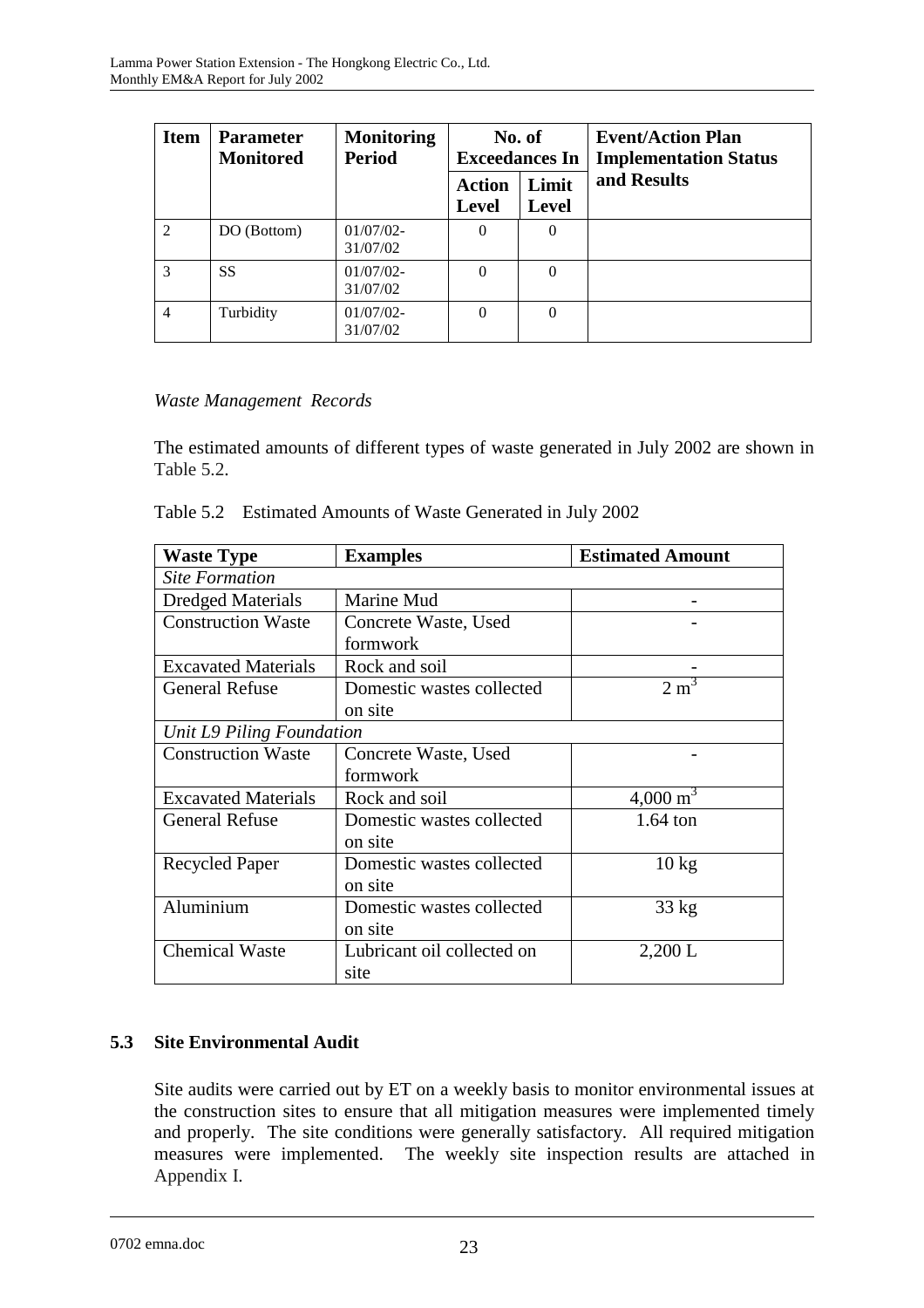# **5.4 Status of Environmental Licensing and Permitting**

All permits/licenses obtained for the project are summarised in Table 5.3.

Table 5.3 Summary of Environmental Licensing and Permit Status

| <b>Description</b>                               | Permit No.<br><b>Valid Period</b> |             | highlights     | <b>Status</b>                                                                                                                                                                     |            |
|--------------------------------------------------|-----------------------------------|-------------|----------------|-----------------------------------------------------------------------------------------------------------------------------------------------------------------------------------|------------|
|                                                  |                                   | <b>From</b> | T <sub>0</sub> |                                                                                                                                                                                   |            |
| Varied<br>Environmental<br>Permit                | EP-071/2000/B                     | 13/07/01    |                | The whole construction<br>work site.                                                                                                                                              | Valid      |
| Construction<br>Noise Permit                     | GW-UW0076-02                      | 17/04/02    | 09/09/02       | 8 groups (A-H) of<br>PME's are assigned.<br>Only one group can be<br>used. Group G and H<br>shall not be operated<br>between 23:00 and                                            | Valid      |
| Construction<br>Noise Permit                     | GW-UW0036-02                      | 06/03/02    | 31/08/02       | 07:00 on next day.<br>Operation of specified<br>PME's allowed during<br>the restricted hours<br>$(07:00-23:00)$ on<br>holidays and 19:00-<br>23:00 on all other days)             | Superseded |
| Construction<br>Noise Permit                     | GW-UW0099-02                      | 07/05/02    | 06/11/02       | Operation of specified<br>PME's allowed during<br>the restricted hour<br>$(23:00-07:00)$ on next<br>day). 2 groups of<br>PME's are assigned and<br>only one group can be<br>used. | Valid      |
| Construction<br>Noise Permit                     | GW-UW0191-02                      | 22/07/02    | 14/01/03       | Operation of specified<br>PME's allowed during<br>the restricted hours<br>$(07:00-23:00)$ on<br>holidays and 19:00-<br>23:00 on all other days)                                   | Valid      |
| Registration of<br>Chemical<br>Waste<br>Producer | WPN5213-912-<br>G1050-01          | 01/06/02    |                | Unit L9 piling<br>foundation work.                                                                                                                                                | Valid      |
| Dumping<br>Permit                                | EP/MD/03-002                      | 12/06/02    | 11/12/02       | Dumping at South<br>Cheung Chau Disposal<br>Area; Unit L9 piling<br>foundation work.                                                                                              | Valid      |
| Waste Water<br>Discharge<br>Licence              | EP742/912/006414I                 | 10/06/02    | 30/06/07       | Unit L9 socketted H-<br>piling works                                                                                                                                              | Valid      |
| Waste Water<br>Discharge<br>Licence              | EP742/912/006634I                 | 16/07/02    | 31/07/07       | Unit L9 bored piling<br>works                                                                                                                                                     | Valid      |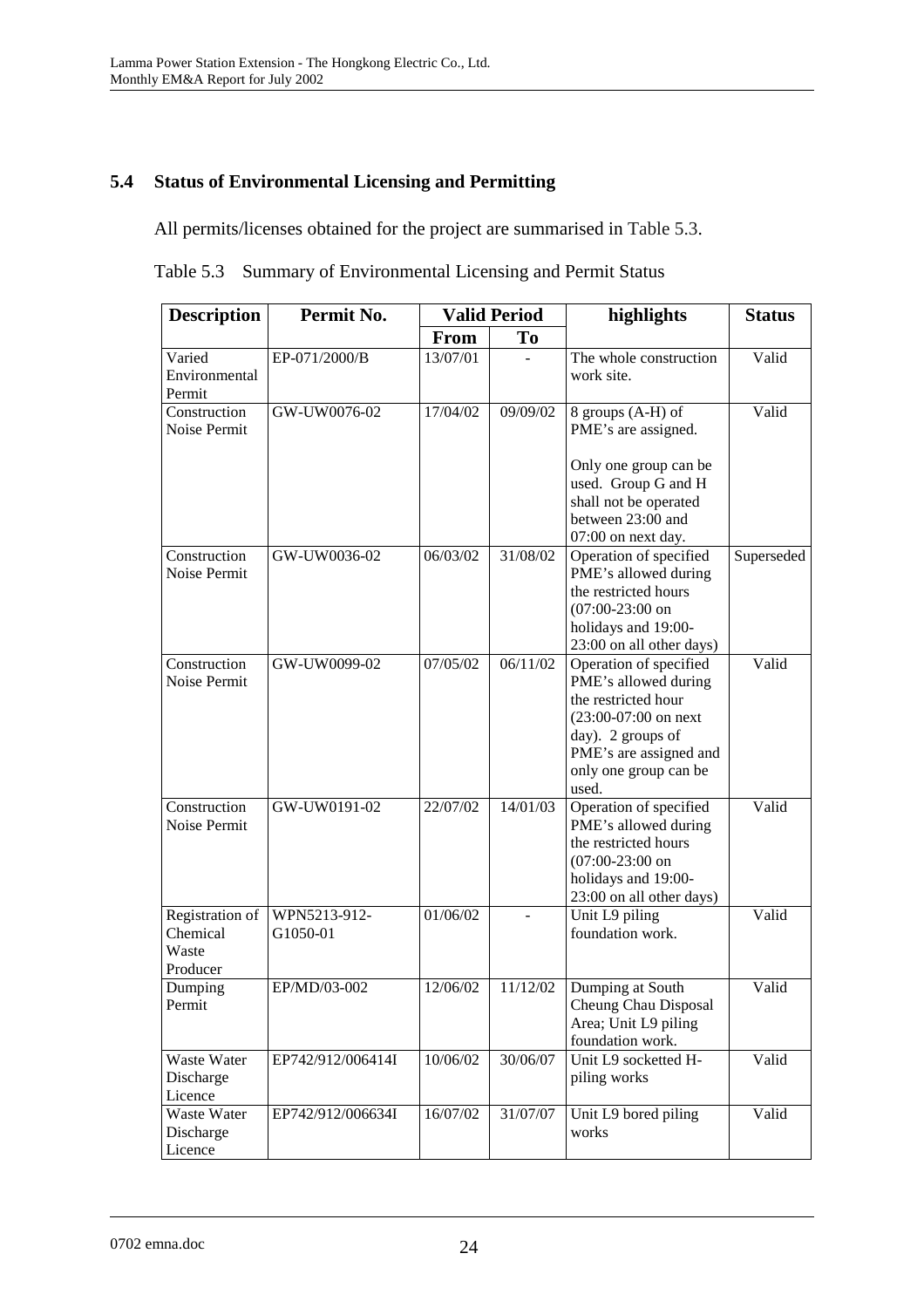## **5.5 Implementation Status of Environmental Mitigation Measures**

Mitigation measures detailed in the permits and the EM&A Manual (Construction Phase) are required to be implemented. An updated summary of the Environmental Mitigation Implementation Schedule (EMIS) is presented in Appendix J.

### **5.6 Implementation Status of Action/Limit Plans**

The Action/Event Plans for air quality, noise and water quality extracted from the EM&A Manual (Construction Phase) and the review report on marine water quality monitoring are presented in Appendix H.

As all the action/limit level exceedances were not related to the construction work, no further action can be devised. Nevertheless, EPD, IEC and the construction contractor have been informed of the exceedances accordingly as per the requirements in the EM&A Manual.

## **5.7 Implementation Status of Environmental Complaint Handling Procedures**

In July 2002, no complaint against the construction activities was received.

|  | Table 5.4 Environmental Complaints / Enquiries Received in July 2002 |  |  |  |  |
|--|----------------------------------------------------------------------|--|--|--|--|
|--|----------------------------------------------------------------------|--|--|--|--|

| Case Reference / | Descriptions / Actions Taken | Conclusion /  |
|------------------|------------------------------|---------------|
| Date, Time       |                              | <b>Status</b> |
| Received /       |                              |               |
| Date, Time       |                              |               |
| Concerned        |                              |               |
| <b>Nil</b>       | N/A                          | N/A           |

|  |  |  |  |  |  | Table 5.5 Outstanding Environmental Complaints / Enquiries Received Before |
|--|--|--|--|--|--|----------------------------------------------------------------------------|
|--|--|--|--|--|--|----------------------------------------------------------------------------|

| Case Reference /<br>Date, Time<br>Received /<br>Date, Time<br>Concerned | Descriptions / Actions Taken | Conclusion /<br><b>Status</b> |
|-------------------------------------------------------------------------|------------------------------|-------------------------------|
| <b>Nil</b>                                                              | N/A                          | N/A                           |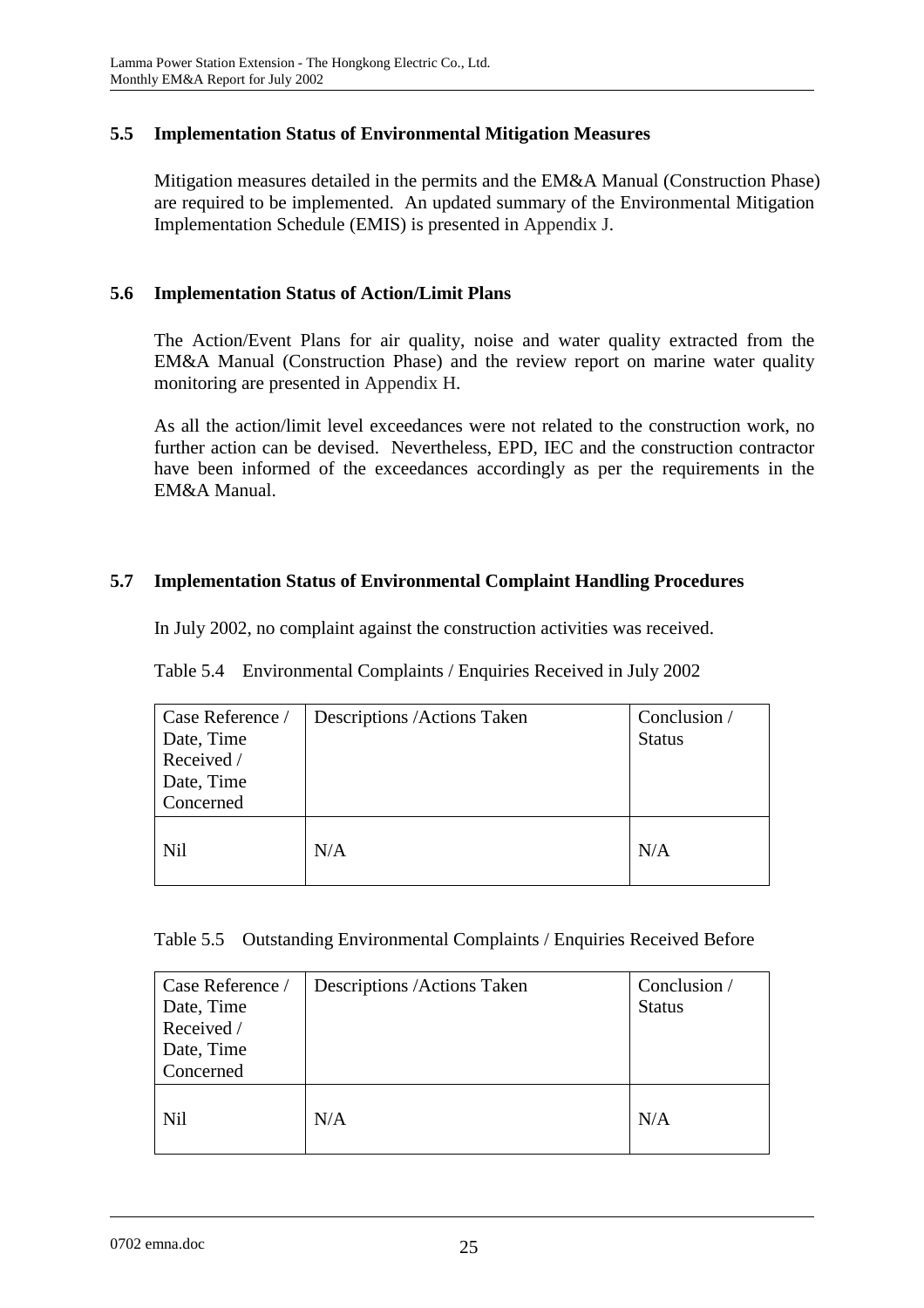# **6. FUTURE KEY ISSUES**

### **6.1 Status of Natural Gas supply**

Based on current project schedule, HEC anticipates there is no delay in the supply of natural gas.

## **6.2 Key Issues for the Coming Month**

Key issues to be considered in the coming month include:

### Site Formation

### *Noise Impact*

- To continue monitoring the noise level during construction and to ensure compliance with the CNP's already obtained.
- To continue the preventive measures for noise exceedance and keep monitoring/ reviewing the performance.

### *Water Impact*

- To keep reviewing the monitoring results in order to take corresponding action to ensure acceptable seawater quality.
- To carry out post project monitoring works for marine water quality for at least four weeks (i.e. in August/September 2002) in the same manner as impact monitoring work after the closure of the seawall. No further marine water quality monitoring is required after successful completion of post project monitoring.

HEC shall continue to exercise good site practice to ensure acceptable seawater quality. Every effort will be made to eliminate impact on seawater.

## Transmission System

#### *Terrestrial Ecology Impact*

- To closely monitor the construction activities, if any, in order to avoid disturbance to the rare plants;
- To provide temporary fire fighting equipment for prevention of fire within the work sites.

## Unit L9 Piling Foundation

*Noise Impact*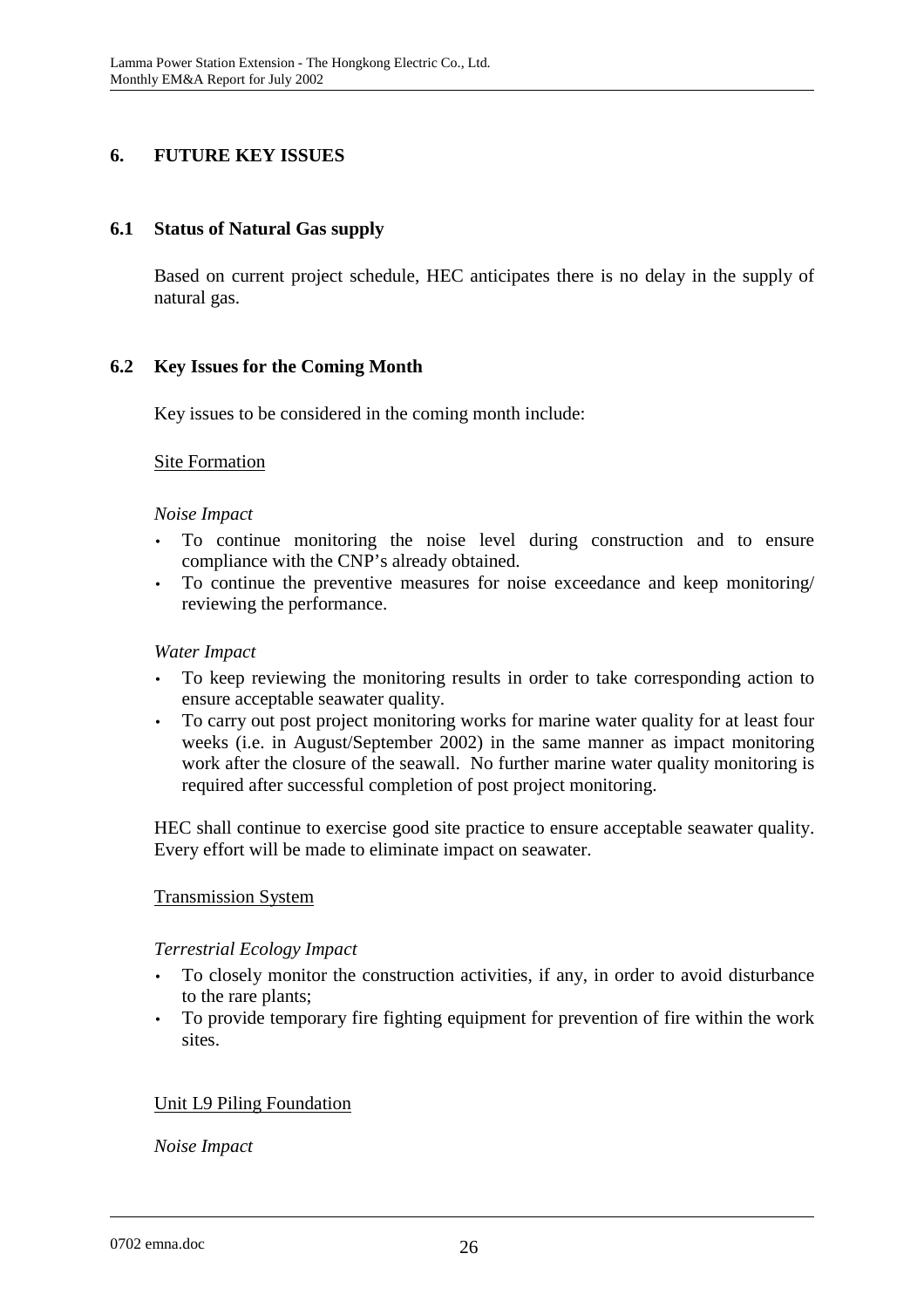- To continue monitoring the noise level during construction and to ensure compliance with the CNPs already obtained.
- To continue the preventive measures for noise exceedance and keep monitoring/ reviewing the performance.

#### *Air Impact*

- To spray water on the ground and road surface to prevent dust emission.
- To continue monitoring and reviewing the emission of smoke from construction machines.

### Water Impact

• To recycle wastewater during the Bored Piling Works

### *Waste Management*

• To implement the Waste Management Plan.

## **6.3 Monitoring Schedules for the Next 3 Months**

According to the EIA Report (Volume 2, Part F Section 5.1.1 Page 17), marine water quality monitoring has been carried out during the dredging operations. As water quality impact is further minimized after the closure of the seawall on 30/7/2002, impact monitoring work is no longer required and therefore has been terminated on 31 July 2002. Silt curtains will be removed in early August 2002 tentatively. Post project monitoring work shall then be carried out afterwards for at least four weeks (i.e. in August/September 2002) in the same manner as impact monitoring work.

The hoarding works for the construction of transmission system at Pak Kok Tsui were completed on 11/5/2002. The civil works would tentatively commence in November 2002. As there was no construction work during the period from 12/5/2002 to end July 2002, the manual noise monitoring at Pak Kok Tsui was suspended in July 2002. The tentative environmental monitoring schedules for the next 3 months are shown in Appendix C.

## **6.4 Construction Program for the Next 3 Months**

The tentative construction program for the next 3 months is shown in Appendix K.